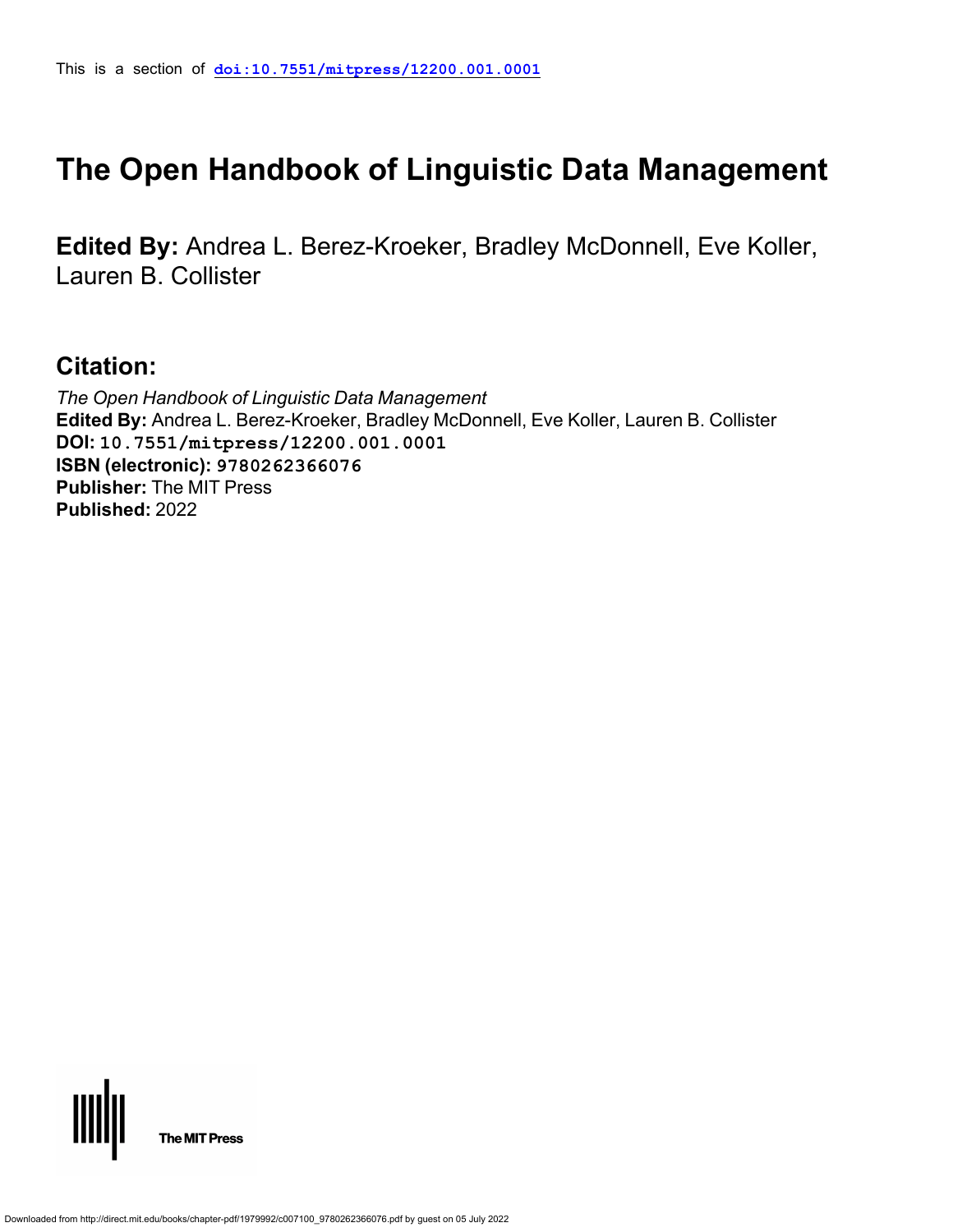### **8 Developing a Data Management Plan**

**Susan Smythe Kung**

### **1 Introduction to DMPs**

A data management plan, commonly referred to as a DMP, is a written document that outlines a researcher's long-term and short-term plans for generating, handling, describing, organizing, processing, analyzing, preserving, and sharing the data resulting from a research project.<sup>1</sup> A DMP includes detailed procedures for data collection; all aspects of organization and processing before the data are shared or disseminated; and a plan for how the data will be released so that they can be found and accessed in perpetuity, with proper attention paid to relevant legal and ethical concerns. The DMP is the road map or guidebook for how the data will be handled during every phase of the research life cycle. The very act of writing a DMP can be enormously beneficial to researchers as it requires them to think through the logistics, ethics, and expenses associated with carrying out their proposed research. Though the purpose of writing a DMP is to establish a prescribed program for managing data, researchers should understand that they will need to review their DMPs periodically and revise them as necessary (this will be discussed in more detail in section 3).

While some researchers might never be required to write a DMP (NSF 2018), research data management  $(RDM)^2$  is something that all researchers must do throughout their education and careers. RDM is not something that researchers simply write about and then forget, but rather they must practice it on a daily basis to do good research, keep their data orderly, and produce valid and reproducible results. Thus, for each research project that is undertaken, the researcher should create a comprehensive DMP that covers every aspect of data management during the data life cycle and that can be modified to satisfy the DMP requirements of any given research funder, publisher, or organization.

Creating a DMP will help you budget for all aspects of data management, including activities associated with generating, storing, analyzing, anonymizing, and archiving the data. Many researchers, when they plan their research budgets, include only the costs associated with the activities of data collection, storage, and analysis, and they do not think to include costs associated with things like anonymization or long-term digital preservation (archiving) of their data. You should learn what resources are available to you at your institution regarding RDM services such as storage, computational processing, preservation, archiving, and such.<sup>3</sup> Be practical and make sure that you do not include anything in your DMP that is beyond your resources; be realistic and plan accordingly with the resources that are available to you. It is especially important to get in touch with the archive or repository that you plan to use for the longterm preservation of your data to find out their requirements for format types, file names, documentation and metadata standards, deposit size limits, rights and restrictions, fees, time lines and such (for more information, see Andreassen, chapter 7, this volume). Build these requirements into your DMP from the beginning.

Make the first draft of your DMP as comprehensive as possible and do not worry about a page limit. Although the resulting DMP might be too long and overly detailed to submit to a particular funder or publisher, it will serve as a comprehensive plan for you (and your team) to follow, and it can be modified to make it applicable to any purpose, including tailoring it to the requirements of a particular funder (see section 3 for information on revising and repurposing your DMP).

Many university websites or librarians will point researchers to the DMPTool<sup>4</sup> or other templates that are specific to different funders. Because these tools and templates were designed to satisfy the DMP requirements of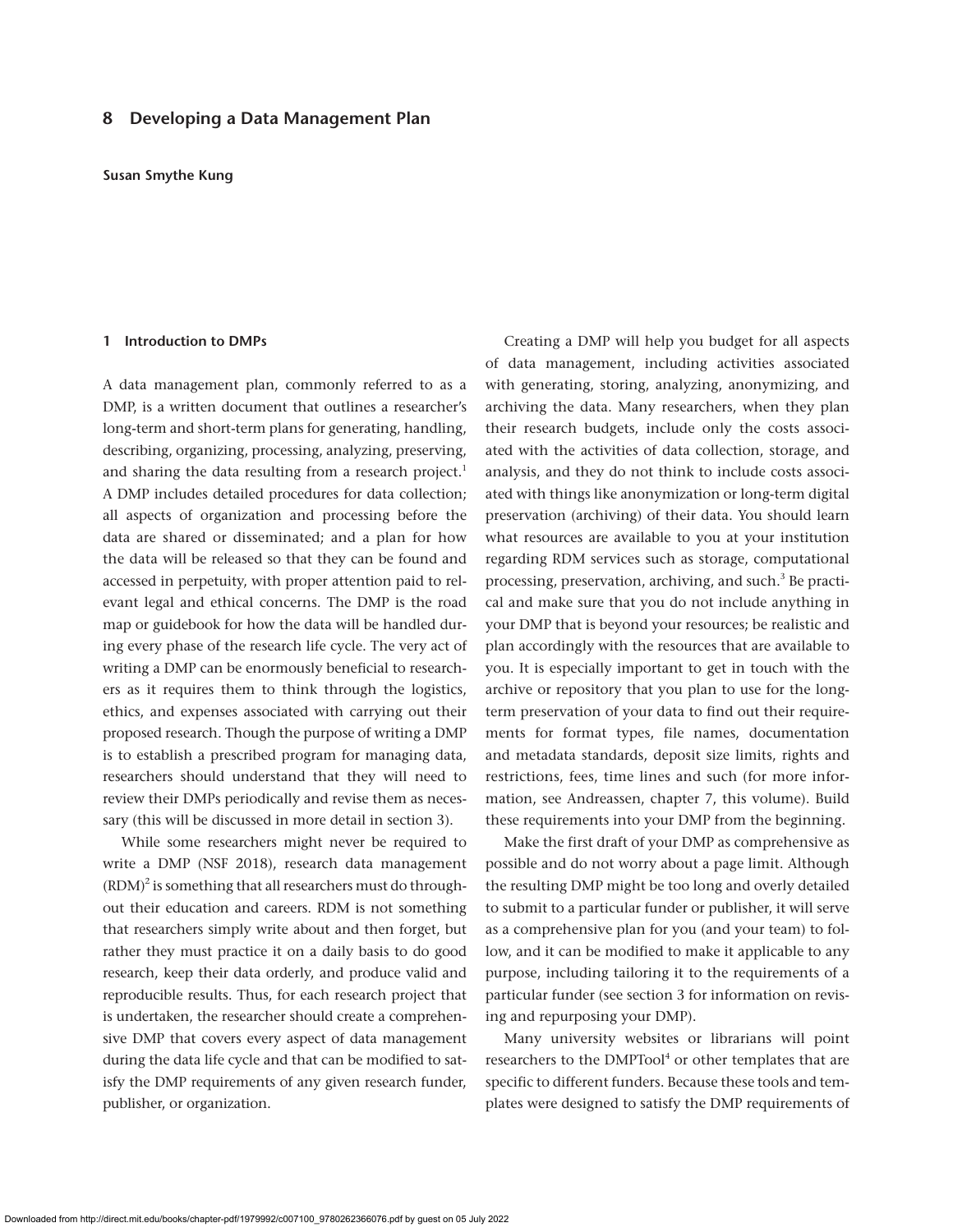various funders, they put more emphasis on the inclusion of funder requirements than on the inclusion of research activities themselves, and they put almost no emphasis on the resources needed to carry out the research activities (Williams, Bagwell, & Nahm Zozus 2017). Nevertheless, these tools are useful for tailoring a more comprehensive DMP into something shorter that will satisfy the requirements of a particular funder. While these tools can help you to create a DMP that meets the requirements of a particular funder, they cannot do the work of planning how you will manage your research data with the resources, budget, personnel, and time that you realistically have at your disposal. Only you can write an accurate and adequate DMP that will chart the course for how you will manage your research data.

Section 2 will guide you through the component topics that you should address in your DMP, including data generation, analysis, and handling (section 2.1); the legalities and ethics of data generation and use (section 2.2); data storage, backup, and security (section 2.3); data documentation and metadata (section 2.4); data dissemination, preservation, and sharing (section 2.5); and your responsibilities and the time line for carrying out your RDM (section 2.6). Section 3 provides guidance on when and how to revise your DMP, as well as how to adapt it to the requirements of funders. Section 4 summarizes the importance of a comprehensive yet flexible DMP and lists additional resources that you can turn to for help.

### **2 Components of DMPs**

The aim of this section is to introduce you to various elements of a comprehensive DMP. Keep in mind that some components might not be relevant to your particular project. At the end of each subsection, there is a list of questions for you to consider with respect to your project; these questions are labeled as figures 8.1–8.6, whose numbers correspond to the associated subsection. You might find it helpful to read the list of questions for each subsection prior to reading the text of that subsection. As you read the text, answer the questions and take notes about the activities, resources, and issues that are relevant to your research circumstances. If you answer the questions as you go, you will have the necessary scaffolding on which you can then build your comprehensive DMP by the time you finish reading this chapter.

### **2.1 Data generation, analysis, and handling**

A key concept that must first be established when writing a DMP is the definition of *data*. Because every subdiscipline of linguistics uses different types of data, and every project within that subdiscipline might use a subset of those types of data, there is no single generic definition that works for all DMPs. Rather, every researcher must explain what they consider to be data for their given research project (see Good, chapter 3, this volume). Furthermore, thinking about the *content* of the data that you plan to collect (e.g., paradigms, conversations, grammaticality judgements) will help you determine the *digital parameters* (file types and formats) of that data. For example, a cognitive linguist might make audio and video recordings of experimental protocols and later code those recorded experiments in spreadsheets; the digital data parameters might include .wav audio files, .mov video files, and .csv spreadsheets. When writing a DMP for a funder, the content of the data should be described in the proposal while the digital parameters should be made explicit in the DMP. However, a comprehensive DMP should include both.

The digital parameters of the data should also be described in terms of the best practices that are used for collecting particular data types. Best practices for data collection can vary depending on the intended use of the data, so they should be clearly articulated in the DMP. Furthermore, best practices are subject to change or revision over time, so it is important to document the best practices that are recognized by your field at the time that you collect your data.

Once you have established the digital parameters of the data you intend to collect or generate, you should next specify any equipment, software, and/or other tools that you will use to both generate and analyze the data (see Han, chapter 6, this volume). For example, you might use a Zoom H6 digital recorder to collect audio recordings of tokens in .wav format that you will later analyze with Praat software for phonetic analysis to create XML files in .TextGrid format, and you might code vowel formants using a spreadsheet in .csv format.

If you plan to create any analog data (non-digital data such as drawings, sketches, diagrams, notes, and so on), describe them, and explain how those data will be handled and analyzed. If they will eventually be digitized, list the resulting digital formats.

Next, consider any data you plan to use that you will obtain from other sources, such as archives, data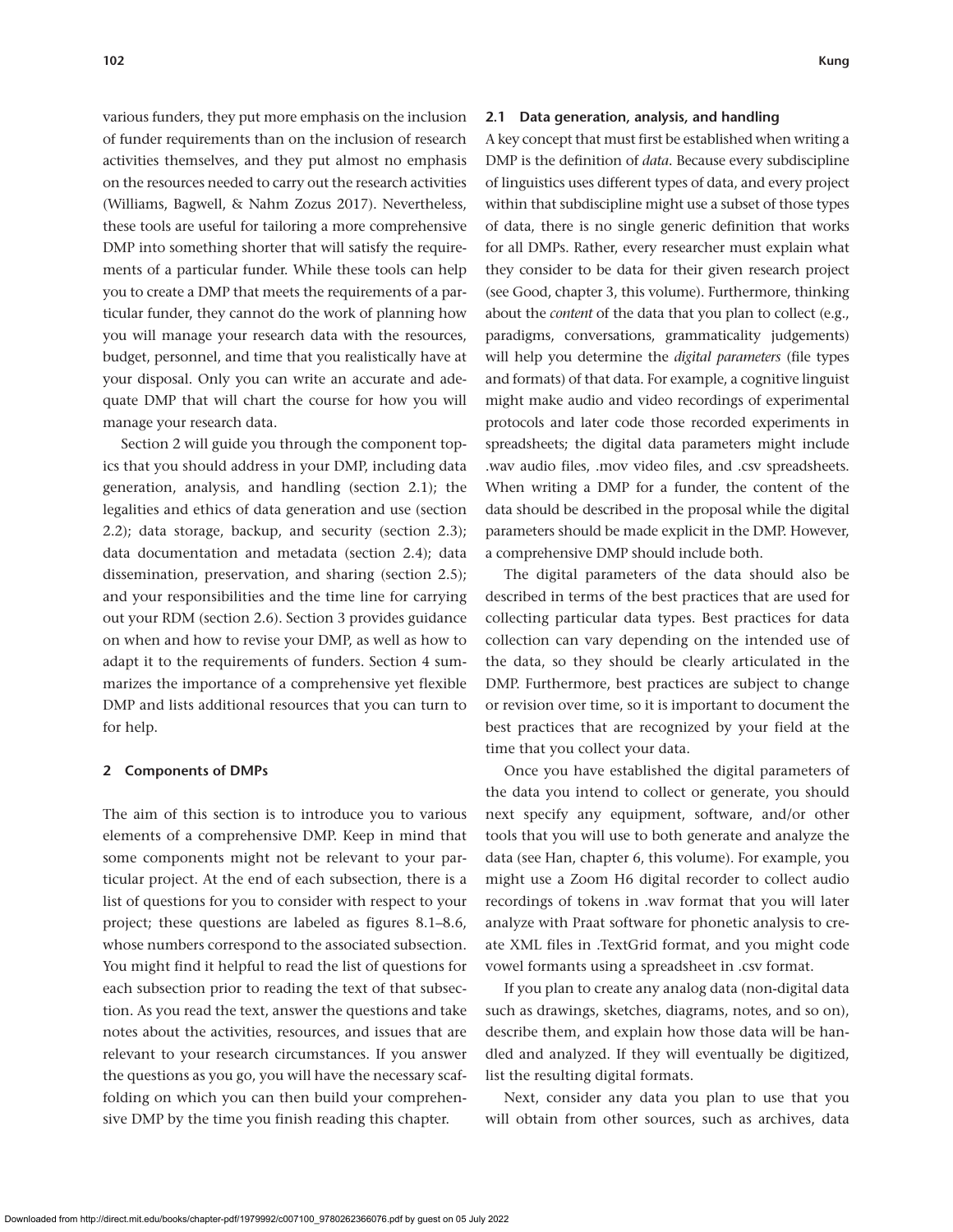corpuses, collaborators, among others. What formats will those data be in and what formats will you create as you work with them? If you plan to use any existing data, you should explain the source of these data, as well as their types and formats and any changes that you will make to them. If the data are analog, explain how you will get them into a digital format that you can use for your project.

It is important to note whether any of the data must be kept private, confidential, or restricted in some way. Explain in detail the subset of the data that will be affected and what measures will be undertaken to maintain privacy, confidentiality, or restrictions. This must be done for all data types, no matter the source.

If you plan to create or generate any raw data (e.g., run experiments or make audio and video recordings), you will need to establish a plan for differentiating the raw data from your working files. And no matter what kind of data you are using—raw or working—you need to establish a system for version control. The need for quality assurance and/or quality control procedures varies greatly among (sub)disciplines, projects, and data types, so make sure to describe any procedures that you plan to implement for your project (e.g., training activities, computer visualization, computer or human review).

If you plan to use a research management tool, such as a database, name the tool and describe how you will use it. Research management tools can vary greatly between different disciplines, including different subdisciplines of linguistics, and they might come and go faster than you can plan and carry out a project.<sup>5</sup>

If you will have a team of people working on this project (even a team of two), you should establish the roles, responsibilities, and tasks of each team member with respect to data generation, analysis, handling, and quality assurance. Describe team members in terms of their project titles, responsibilities and tasks, qualifications or training to do these tasks, and allowed access to different data types, particularly with respect to confidential data.

Finally, do not put anything into your DMP that you do not understand. Do your homework and research things such as tools, software, or metadata schema to use and best practices in your field to follow. Do not put something into your DMP just because your colleague or friend did and especially if you do not fully understand what it is. Misunderstood tools, practices, and the like

|    | After or as you read section 2.1, "Data generation, analysis, and                 |  |  |  |  |
|----|-----------------------------------------------------------------------------------|--|--|--|--|
|    | handling," answer the following questions:                                        |  |  |  |  |
|    |                                                                                   |  |  |  |  |
| 1. | What kind of data will your project produce?                                      |  |  |  |  |
|    | What type, format, and amount of digital data will you produce?<br>a.             |  |  |  |  |
|    | Will you be creating any analog data? If so, what kind?<br>b.                     |  |  |  |  |
|    | Will the analog data be digitized? When? In what format(s)?<br>c.                 |  |  |  |  |
|    | d.<br>Will you reuse existing data? If so, describe those data and their          |  |  |  |  |
|    | $source(s)$ .                                                                     |  |  |  |  |
| 2. | What best practices for data collection/generation (relevant to your sub-         |  |  |  |  |
|    | discipline and the data types) will you follow for collecting the data?           |  |  |  |  |
| 3. | What equipment, software, and/or other tools will you use to generate and         |  |  |  |  |
|    | analyze the data?                                                                 |  |  |  |  |
| 4. | Will any of the data need to be kept private, confidential, or restricted? If so, |  |  |  |  |
|    | explain why and how that will be accomplished.                                    |  |  |  |  |
| 5. | How will you differentiate raw data from working data files?                      |  |  |  |  |
| 6. | How will you manage file versioning?                                              |  |  |  |  |
| 7. | Will you need to implement any kind of quality assurance or quality control       |  |  |  |  |
|    | protocols for generating or handling the data? If so, describe them.              |  |  |  |  |
| 8. | Will you use any research management tool(s) or software?                         |  |  |  |  |
| 9. | Will anyone besides you be generating or handling the data? If so,                |  |  |  |  |
|    | Who are the team members?<br>a.                                                   |  |  |  |  |
|    | What roles will they play in the research?<br>b.                                  |  |  |  |  |
|    |                                                                                   |  |  |  |  |

Questions: Data generation, analysis, and handling.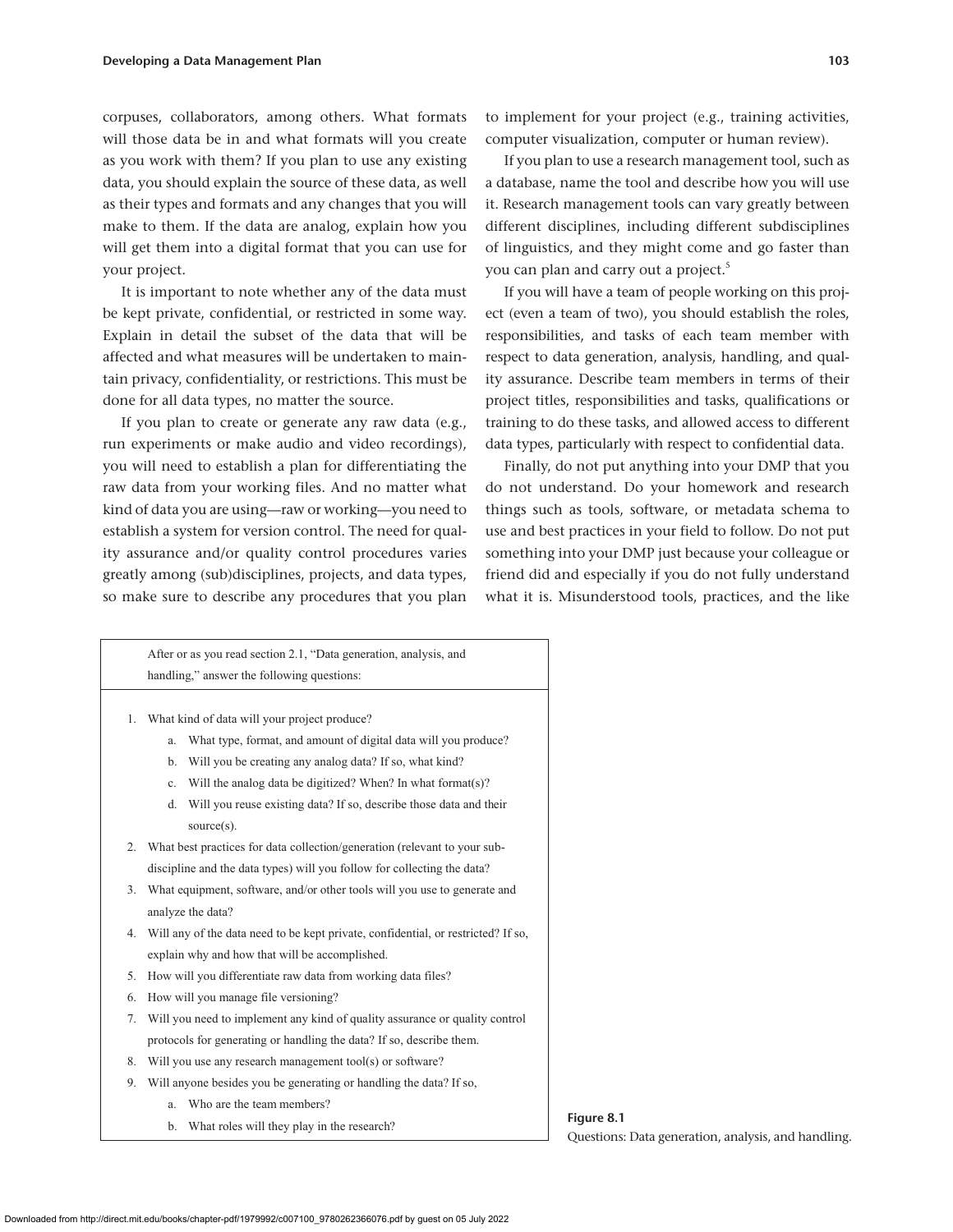will be glaringly obvious to the experts who will read your DMP, and those misunderstandings could work against you in the long run.

### **2.2 Legalities and ethics of data generation and use**

Some of the legal and ethical issues associated with carrying out research projects include data ownership of newly generated data, the intellectual property associated with data generated during the project as well as existing data that might be used, and ethical considerations for some or all of the data. This section will not go into great detail regarding the intellectual property law or ethics associated with RDM (see Collister, chapter 9, this volume, and Mattern, chapter 5, this volume, respectively, for more detailed discussions of these topics); rather, it explains what needs to be covered in a DMP.

When planning a research project, many people do not stop to think about who will own the data, or its inherent intellectual property  $(IP)$ ,  $6$  that they collect or create. Some never even think about ownership, while others assume that they, as the project owner, will also own the data and any associated IP. However, that is not always the case. In actuality, the owner might be the research funder, the university or lab that sponsored the funded research, the researcher(s) who designed the project and got the funding, the researcher(s) who collected the data, the language consultants or project participants who provided the data by sharing their personal histories or cultural knowledge, the communities to which these language users belong, or someone else. In the United States, it is often the case that the research institution or university that sponsored the research owns the data and the inherent IP (Blum 2012, cited in Henderson 2016). This means that while the researcher is allowed to disseminate (publish, present) ideas, theories, and conclusions drawn from that data—and thus own the copyright to those publications—that researcher's university owns the actual data. If you are affiliated with a university, or some other research institution, regardless of your status (faculty or student), you should find out whether this is the case at your institution. If you are a staff member or someone who was hired specifically to work on a sponsored project, then the work you do is likely to be considered *work for hire*, depending on the terms of your employment; if it is, then you might not own the data or the IP, depending on the laws of the country where you work. Because every university or

institution is different, it is in your best interest to investigate the policy of your institution and your country.

If your project is funded by a private funder, then that funder might own the data and the inherent IP. Read the fine print and ask questions so that you will understand your legal rights to use the data for your particular project both while it lasts and after it ends.

Moreover, the details of copyright laws vary from one country to another, so data created in one country might be subject to different IP laws than data created in another country. If you are working in multiple countries, you might want to consult a copyright professional at your institution or the WIPO Lex, $^7$  an IP database maintained by the World Intellectual Property Organization. Thus, it is important to explain in the DMP according to country-specific IP law—who will own any data produced by the project.<sup>8</sup>

If you plan to reuse existing data, you must explain in the DMP your legal right to use that data (e.g., a nonexclusive license from the copyright holder, fair dealings or fair use, public domain)<sup>9</sup> or how you will get permission to reuse that data. Bear in mind that there might be costs associated with using certain data sets, such as fees to use a particular database or corpus or a license fee to reproduce a recording. Be sure to consider these fees as part of the costs of RDM. It is your responsibility to investigate the legalities of the ownership and use of the data that you plan to work with. Once you understand who owns the data and its IP, make the details of ownership explicit in your DMP.

Ethical issues can affect how the data are collected and stored, who can access or use the data, how long the data may be kept, and whether the data must be destroyed at the end of the project. Your DMP should address such ethical issues that are covered by institutional review boards (IRBs) or research ethics boards (REBs), such as informed consent, anonymity or deidentification, and privacy, as well as ethical issues that might not be covered, such as the need to protect Traditional Knowledge and long-term data archiving or preservation.

A key area in which the accepted ethics of working with human subjects for a linguistics project differ from other disciplines is in the anonymization of data. Rather than automatically anonymizing linguistic data, it is an accepted practice to give each project participant (i.e., language user) the opportunity to be named in the project metadata so that they will receive proper attribution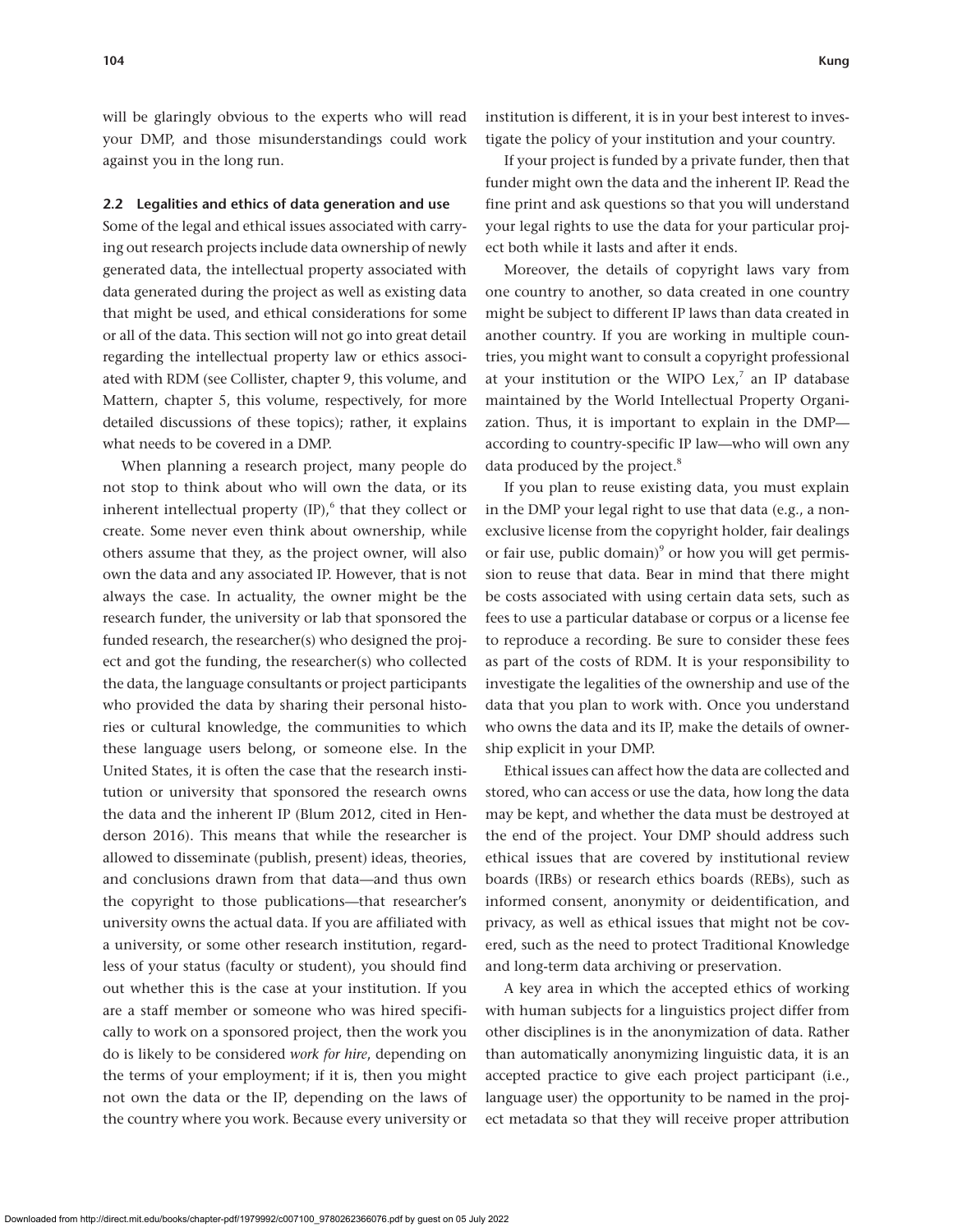for their part in the research. $^{10}$  They must also give their consent for the project data to be put into a repository or archive without being anonymized. If they do not give their full consent, the data must be anonymized or excluded according to their wishes. This practice of proper and faithful attribution applies to all project members as well, including interviewers and interviewees, transcribers and translators, and annotators and coders of the data. While this practice is especially prevalent for language documentation projects, it is spreading to other subdisciplines in linguistics (Berez-Kroeker et al. 2018).

There are research environments in which you might be required to enter into a contract or memorandum of understanding (a non-legally binding agreement between two friendly parties) to gain access to a research location or population, such as an industry workplace or a tribal reservation. If this is the case, seek legal advice from your institution's legal department or somewhere else.

For some types of projects, such as language documentation or acquisition projects, you might have an ethical responsibility to digitally repatriate (return) some or all of the collected data (Kung 2021). If so, your DMP should explain how and when you will do repatriation activities, and you should take the associated costs into consideration when planning your project budget. It is quite simple to copy files onto external storage media such as a USB drive or share the files via file sharing or storage systems, but these costs need to be planned for and built into the project from the start.

### **2.3 Data storage, backup, and security**

In the DMP, researchers must lay out a clear plan for storing and backing up data, migrating them as necessary, and keeping them secure. This plan should include an estimation of the approximate volume of data to be collected and stored; a plan for how the data will be securely stored and redundantly backed up during all phases of the research project; and an explanation of who will have access to the data, how they will be given access, and how personal information about research participants will be protected.

Most researchers have experienced some sort of data mishap in which they have lost access to an important file or to the latest version of that file. The loss might

| After or as you read section 2.2, "Legalities and ethics of data<br>generation and use," answer the following questions:<br>What parts of your data are subject to copyright?<br>1.<br>2.<br>Who will own the intellectual property (IP) rights to the data that you<br>generate?<br>Are you working under any contracts or terms and conditions? If so,<br>a.<br>what are the terms of "ownership"?<br>b. Are you working in different countries that might have different IP<br>laws? If so, investigate the IP issues for each country.<br>If you are reusing data, do you need to get permission or a license to do so?<br>3.<br>Are there any fees associated with reusing existing data?<br>a.<br>What are the ethical considerations associated with the data?<br>4.<br>What are the requirements of your institution's REB or IRB?<br>a.<br>How will you obtain informed consent?<br>b.<br>Will you need to anonymize or de-identify the data?<br>c.<br>What country-specific privacy laws will apply to the data?<br>d.<br>Do the data include Traditional Knowledge that needs to be protected?<br>e.<br>What ethical or copyright issues might be associated with archiving and<br>5.<br>sharing the data?<br>Will you have to enter into a contract or memorandum of understanding to<br>6.<br>engage in research in your field site?<br>Will you need to digitally repatriate the data to the research community or<br>7.<br>Figure 8.2<br>participants? If so, how will you do that? |  |  |           |  |  |  |
|----------------------------------------------------------------------------------------------------------------------------------------------------------------------------------------------------------------------------------------------------------------------------------------------------------------------------------------------------------------------------------------------------------------------------------------------------------------------------------------------------------------------------------------------------------------------------------------------------------------------------------------------------------------------------------------------------------------------------------------------------------------------------------------------------------------------------------------------------------------------------------------------------------------------------------------------------------------------------------------------------------------------------------------------------------------------------------------------------------------------------------------------------------------------------------------------------------------------------------------------------------------------------------------------------------------------------------------------------------------------------------------------------------------------------------------------------------------------------------------------------|--|--|-----------|--|--|--|
|                                                                                                                                                                                                                                                                                                                                                                                                                                                                                                                                                                                                                                                                                                                                                                                                                                                                                                                                                                                                                                                                                                                                                                                                                                                                                                                                                                                                                                                                                                    |  |  |           |  |  |  |
|                                                                                                                                                                                                                                                                                                                                                                                                                                                                                                                                                                                                                                                                                                                                                                                                                                                                                                                                                                                                                                                                                                                                                                                                                                                                                                                                                                                                                                                                                                    |  |  |           |  |  |  |
|                                                                                                                                                                                                                                                                                                                                                                                                                                                                                                                                                                                                                                                                                                                                                                                                                                                                                                                                                                                                                                                                                                                                                                                                                                                                                                                                                                                                                                                                                                    |  |  |           |  |  |  |
|                                                                                                                                                                                                                                                                                                                                                                                                                                                                                                                                                                                                                                                                                                                                                                                                                                                                                                                                                                                                                                                                                                                                                                                                                                                                                                                                                                                                                                                                                                    |  |  |           |  |  |  |
|                                                                                                                                                                                                                                                                                                                                                                                                                                                                                                                                                                                                                                                                                                                                                                                                                                                                                                                                                                                                                                                                                                                                                                                                                                                                                                                                                                                                                                                                                                    |  |  |           |  |  |  |
|                                                                                                                                                                                                                                                                                                                                                                                                                                                                                                                                                                                                                                                                                                                                                                                                                                                                                                                                                                                                                                                                                                                                                                                                                                                                                                                                                                                                                                                                                                    |  |  |           |  |  |  |
|                                                                                                                                                                                                                                                                                                                                                                                                                                                                                                                                                                                                                                                                                                                                                                                                                                                                                                                                                                                                                                                                                                                                                                                                                                                                                                                                                                                                                                                                                                    |  |  |           |  |  |  |
|                                                                                                                                                                                                                                                                                                                                                                                                                                                                                                                                                                                                                                                                                                                                                                                                                                                                                                                                                                                                                                                                                                                                                                                                                                                                                                                                                                                                                                                                                                    |  |  |           |  |  |  |
|                                                                                                                                                                                                                                                                                                                                                                                                                                                                                                                                                                                                                                                                                                                                                                                                                                                                                                                                                                                                                                                                                                                                                                                                                                                                                                                                                                                                                                                                                                    |  |  |           |  |  |  |
|                                                                                                                                                                                                                                                                                                                                                                                                                                                                                                                                                                                                                                                                                                                                                                                                                                                                                                                                                                                                                                                                                                                                                                                                                                                                                                                                                                                                                                                                                                    |  |  |           |  |  |  |
|                                                                                                                                                                                                                                                                                                                                                                                                                                                                                                                                                                                                                                                                                                                                                                                                                                                                                                                                                                                                                                                                                                                                                                                                                                                                                                                                                                                                                                                                                                    |  |  |           |  |  |  |
|                                                                                                                                                                                                                                                                                                                                                                                                                                                                                                                                                                                                                                                                                                                                                                                                                                                                                                                                                                                                                                                                                                                                                                                                                                                                                                                                                                                                                                                                                                    |  |  |           |  |  |  |
|                                                                                                                                                                                                                                                                                                                                                                                                                                                                                                                                                                                                                                                                                                                                                                                                                                                                                                                                                                                                                                                                                                                                                                                                                                                                                                                                                                                                                                                                                                    |  |  |           |  |  |  |
|                                                                                                                                                                                                                                                                                                                                                                                                                                                                                                                                                                                                                                                                                                                                                                                                                                                                                                                                                                                                                                                                                                                                                                                                                                                                                                                                                                                                                                                                                                    |  |  |           |  |  |  |
|                                                                                                                                                                                                                                                                                                                                                                                                                                                                                                                                                                                                                                                                                                                                                                                                                                                                                                                                                                                                                                                                                                                                                                                                                                                                                                                                                                                                                                                                                                    |  |  |           |  |  |  |
|                                                                                                                                                                                                                                                                                                                                                                                                                                                                                                                                                                                                                                                                                                                                                                                                                                                                                                                                                                                                                                                                                                                                                                                                                                                                                                                                                                                                                                                                                                    |  |  |           |  |  |  |
|                                                                                                                                                                                                                                                                                                                                                                                                                                                                                                                                                                                                                                                                                                                                                                                                                                                                                                                                                                                                                                                                                                                                                                                                                                                                                                                                                                                                                                                                                                    |  |  |           |  |  |  |
|                                                                                                                                                                                                                                                                                                                                                                                                                                                                                                                                                                                                                                                                                                                                                                                                                                                                                                                                                                                                                                                                                                                                                                                                                                                                                                                                                                                                                                                                                                    |  |  |           |  |  |  |
|                                                                                                                                                                                                                                                                                                                                                                                                                                                                                                                                                                                                                                                                                                                                                                                                                                                                                                                                                                                                                                                                                                                                                                                                                                                                                                                                                                                                                                                                                                    |  |  |           |  |  |  |
|                                                                                                                                                                                                                                                                                                                                                                                                                                                                                                                                                                                                                                                                                                                                                                                                                                                                                                                                                                                                                                                                                                                                                                                                                                                                                                                                                                                                                                                                                                    |  |  |           |  |  |  |
|                                                                                                                                                                                                                                                                                                                                                                                                                                                                                                                                                                                                                                                                                                                                                                                                                                                                                                                                                                                                                                                                                                                                                                                                                                                                                                                                                                                                                                                                                                    |  |  |           |  |  |  |
|                                                                                                                                                                                                                                                                                                                                                                                                                                                                                                                                                                                                                                                                                                                                                                                                                                                                                                                                                                                                                                                                                                                                                                                                                                                                                                                                                                                                                                                                                                    |  |  |           |  |  |  |
|                                                                                                                                                                                                                                                                                                                                                                                                                                                                                                                                                                                                                                                                                                                                                                                                                                                                                                                                                                                                                                                                                                                                                                                                                                                                                                                                                                                                                                                                                                    |  |  |           |  |  |  |
|                                                                                                                                                                                                                                                                                                                                                                                                                                                                                                                                                                                                                                                                                                                                                                                                                                                                                                                                                                                                                                                                                                                                                                                                                                                                                                                                                                                                                                                                                                    |  |  | Ouestions |  |  |  |

## Questions: Legalities and ethics of data generation and use.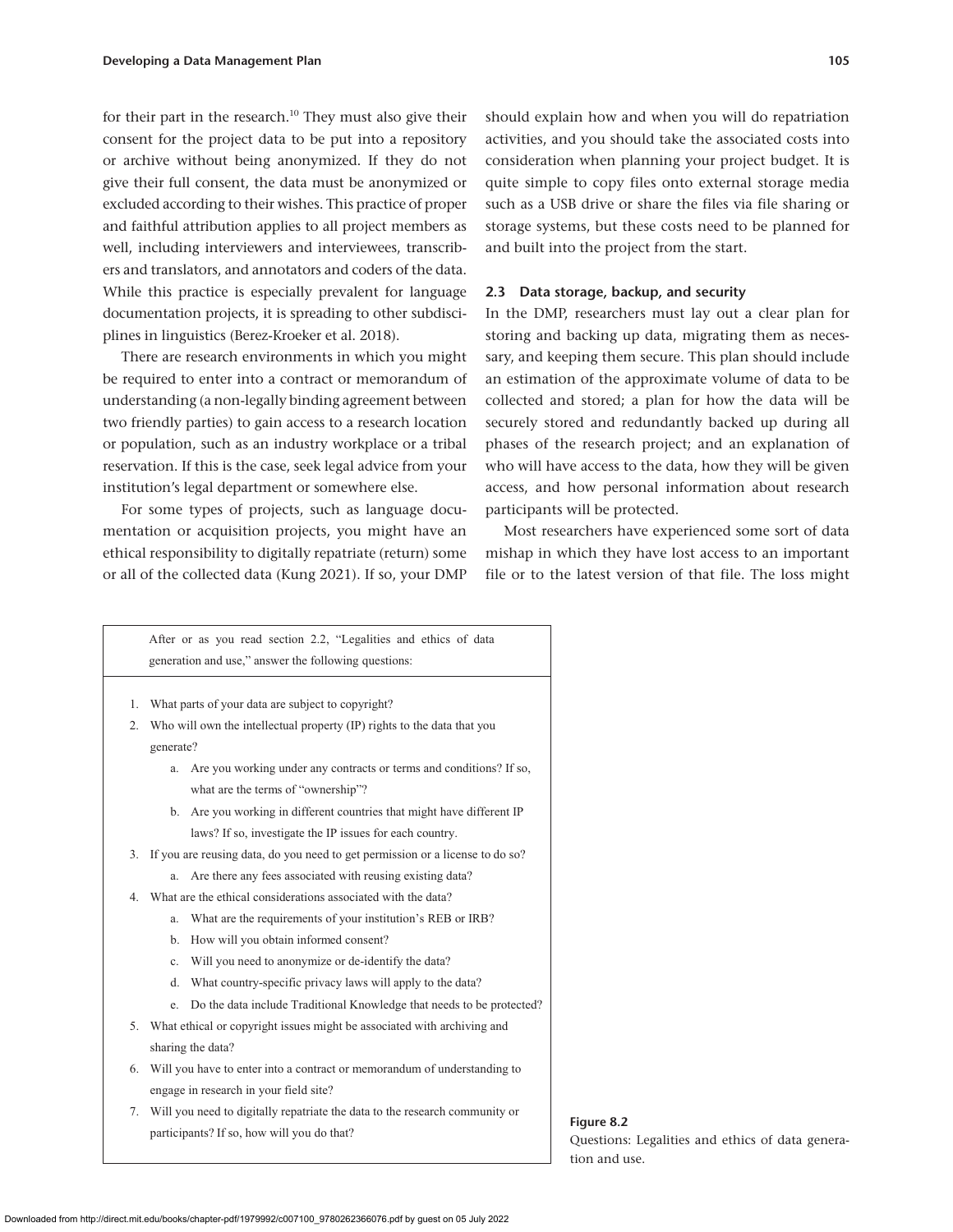have been due to any number of events both in their control (user errors such as failing to save work or accidental deletion) and out of their control (system errors such as a failed automatic backup, loss or theft of a hard drive, unexpected power outages or surges, and so on). Furthermore, different storage media types are subject to different types of issues. External media and laptops can be lost, stolen, dropped, erased, or overwritten. Servers can go down or be inaccessible during maintenance. Cloud storage might not be available or allowed. External storage media (hard drives, USB drives, DVDs) have limited life spans. Storage and backup failures will happen, so it is extremely important to have a backup plan in place at the outset of the project.

There are a few mnemonics in the literature on RDM that are designed to remind us of the importance of storage and backup. *The 3-2-1 rule* (Leopando 2013, cited in Briney 2015) says to keep three copies on (at least) two types of storage media in (at least) one off-site storage location. The 3-2-1 rule would be satisfied by keeping three copies of the data on your lab computer and in cloud storage (i.e., two media types, one off-site). $^{11}$ While *LOCKSS* is the name of a digital preservation solution used by some academic libraries, it also refers to a good practice for personal data preservation: lots of copies keep stuff safe.12 In your DMP, you should lay out your plan for storage and backup: how many copies you will keep, what kind of media you will use, and where your storage media will be located.

If you plan to use information technology (IT) managed or cloud-based storage, $13$  you should name the service provider and discuss the associated backup and security benefits or issues. IT-managed storage should include regular backups or snapshots of the data on a revolving schedule, so note this schedule in the DMP. If your storage service does not include regular backups, explain how you will back up your data and at what intervals. What other storage media will you use, and how will you back them up?

You should always make a copy of your raw data as soon as possible after you collect or generate it, and then keep the raw data separate from the working data, that is, the data that you plan to process, manipulate, analyze, and/or anonymize. Describe how you will keep the raw data separate from the working data.

If you have ever left a file made with a proprietary program untouched for several years and then tried to

open it using the latest version of that program, then you know that this can be difficult or problematic to do. Because operating systems and software are constantly updated (and sometimes discontinued), you need to be proactive about migrating your files into the updated versions, including both your working files and your raw data files. Be sure to cover periodic file migration in your DMP, especially if you plan for your project (and your raw data) to last for several years. A way to make file migration easier is to save and store your data in lossless, stable, open (non-proprietary) file formats.

If you plan to collect any analog data (e.g., notebooks, drawings or sketches, physical artifacts or samples), explain how you will store and back these data up. If they will be digitized, explain how and when, as well as where the original, physical artifact will be stored.

In cases in which the data are generated in a fieldwork location where there is no access to IT-managed or cloud-based storage, researchers should describe how the data will be transferred securely from the field to the lab or home office (see Robinson 2006).

One of the hardest aspects of planning for data management is estimating the approximate amount of data that will be compiled; in other words, approximately how much data in giga- or terabytes and how many files do you anticipate will result from this project? For projects that also require audio and video data, estimate the number of recording hours for each format. Estimating the total amount of data is a crucial step, as the number and size of the files that will have to be stored and archived have direct impacts on the cost. If your project will last for multiple years, at what rate will your storage capacity needs increase?

Topics that fall under the heading of data security include all laws and rules that regulate data confidentiality, privacy, and cultural sensitivity. Your IRB/REB will require you to have a plan in place to deal with all but the last of these whenever you do research with human subjects. If you are an independent researcher or affiliated with an organization that does not have an IRB, you must familiarize yourself with the relevant rules and laws that will be applicable to your research.<sup>14</sup>

The definition of confidential data can vary between countries and between universities in the same country. In the United States, all universities consider social security numbers and student grades to be confidential. Medical information in the United States is subject to the Health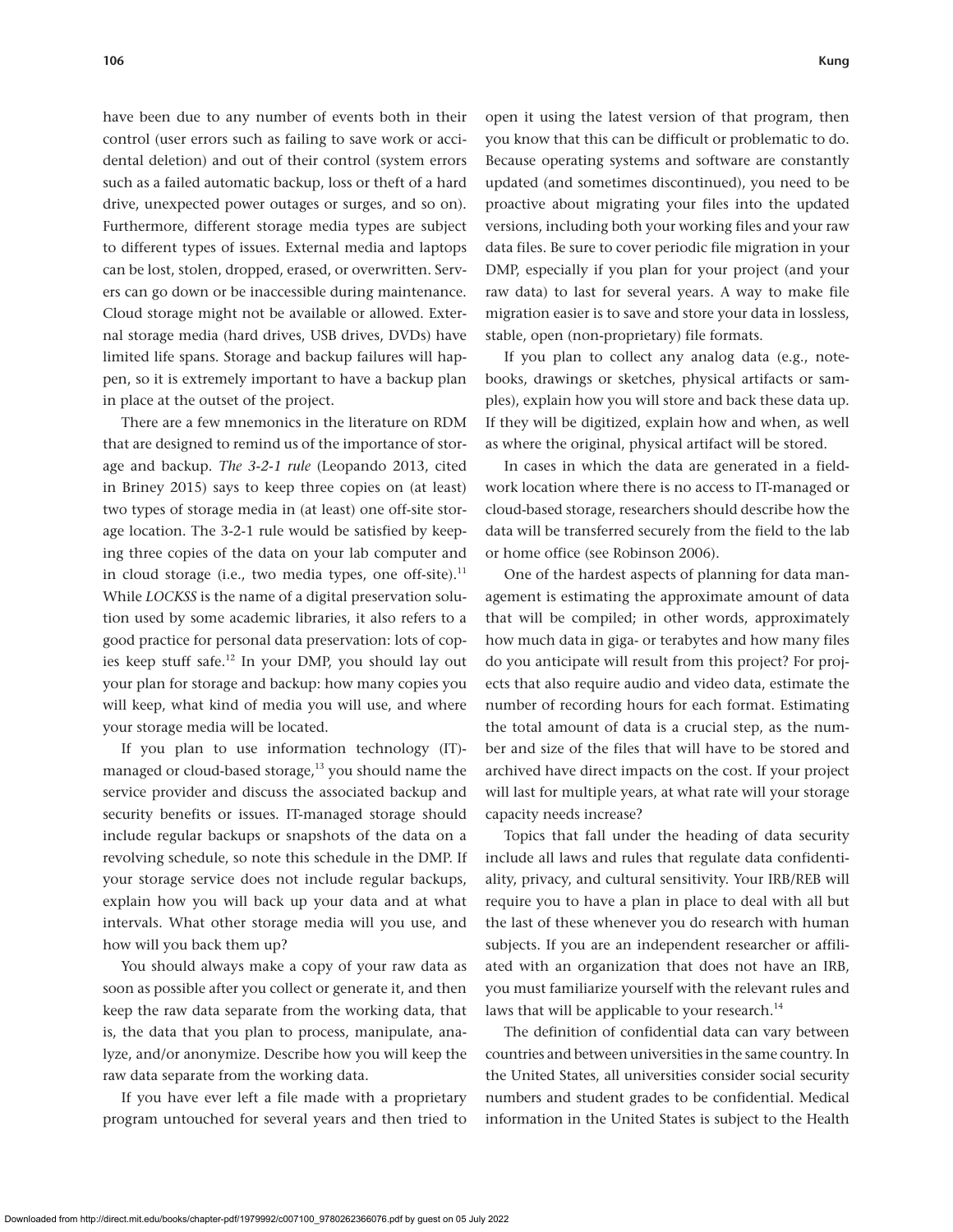Insurance Portability and Accountability Act of 1996.<sup>15</sup> In the European Union, the General Data Protection Regulation<sup>16</sup> that went into effect in May 2018 protects the personal information of all EU citizens; and a similar law, a Lei Geral de Proteção de Dados Pessoais, went into effect in Brazil in September  $2020$ .<sup>17</sup> These laws are intended to protect personal data that are collected, processed, and used by businesses, and they protect data that are transported across international borders. At the time of writing, it is still not clear how these laws will affect research done with human subjects in the relevant countries or through international research collaborations.

Though few countries have national laws that protect Indigenous IP or Cultural or Traditional Knowledge, many tribes or groups have particular protocols (laws, rules, or belief systems) that classify information and regulate how and when it can be accessed and by whom. Make sure that you address these protocols in your DMP and explain how you will protect these sorts of sensitive data and who will have access to the data.

In general, if you are working with a team, explain which team members will have access to any sensitive data and their qualifications for accessing them. Explain the security of your storage media and whether different types of data will be stored in different places. If you use IT-managed storage, will anyone besides your team have access? Regardless of the storage media, how will you prevent data manipulation? Will any of your data have to be encrypted? While encryption might make data more secure, it can also make the data more difficult to backup and impossible to preserve. Consider carefully which, if any, data types need to be encrypted.

### **2.4 Documentation and metadata**

Have you ever opened a folder on your computer, external hard drive, or cloud storage that you have not opened in a long time and realized that you cannot remember what any of the files or subfolders contain or even their relationships to each other? Or have you opened a spreadsheet and been completely baffled by the contents of the rows and columns or the relationship between them? The solution is documentation. *Documentation* explains the context of a research project and how that project is carried out (methodology,

|    |             | After or as you read section 2.3, "Data storage, backup, and                           |
|----|-------------|----------------------------------------------------------------------------------------|
|    |             | security," answer the following questions:                                             |
| 1. |             | How will you store and back up your data during data collection and analysis?          |
|    | a.          | Will you be using a data storage service (e.g., IT-managed storage,<br>cloud storage)? |
|    |             | b. Who will be responsible for backing up the data? You? A data storage<br>service?    |
|    | $c_{\cdot}$ | How often will the data be backed up?                                                  |
| 2. |             | How will you keep raw data separate from working data?                                 |
| 3. |             | How/when will you migrate your data?                                                   |
| 4. |             | How will analog data be stored and backed up?                                          |
| 5. |             | If you will be generating data at a field site, how will you safely and securely       |
|    |             | transfer it to your office/home?                                                       |
| 6. |             | How much data will you need to store?                                                  |
|    | a.          | Estimate of the amount of anticipated data in gigabytes or terabytes.                  |
|    |             | b. For projects that also require audio and video data, estimate the                   |
|    |             | number of recording hours for each format.                                             |
| 7. |             | What are the costs associated with storage and backup?                                 |
| 8. |             | How will you keep your data secure?                                                    |
|    | a.          | Who will have access to the data and how will they be given access?                    |
|    | b.          | How will personal information about research participants be                           |
|    |             | protected?                                                                             |
|    |             |                                                                                        |
|    |             |                                                                                        |

**Figure 8.3** Questions: Data storage, backup, and security.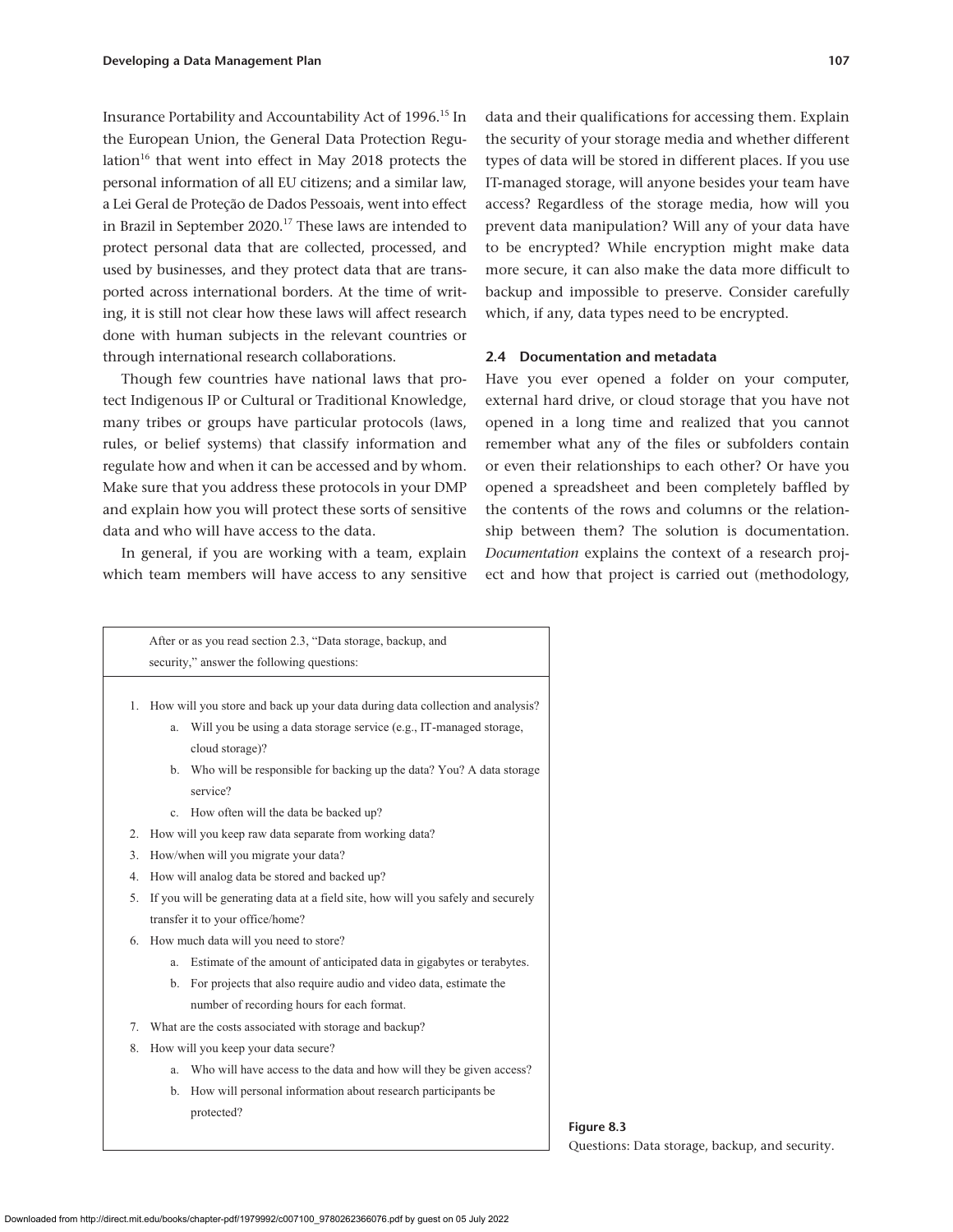protocols, workflows, procedures, manuals, programs, equipment configurations, software settings, and such); how data are organized, managed, stored, and backed up; how data files, points, or sets are related; and how data quality is controlled or ensured (Michener 2015). Good documentation helps to prevent misunderstandings, and well-documented data are easier to find, understand, analyze, share, and reuse (Henderson 2016). Think about the documentation as being the instructions that a future researcher (or your future self) will need to understand your project to be able to reuse the data.

Documentation should be ongoing and updated regularly, and especially when there is a change of any kind to any aspect of the DMP. Two common methods of documentation are *readme* files and *data dictionaries*. *Readme* files (e.g., Readme.txt) are meant to be human-readable forms of documentation present in every digital directory (folder) that contains project data. The top-level directory (main folder) should include a project description that puts the entire project in context. Readme files can be used to document all terms, conventions, codes, abbreviations, units of measure, recording frequencies, software settings, and so on used in the project (also called a "data dictionary"); this document lists everything that someone new to the project will need to know. At lower directory levels, the readme file should explain what the individual files are and how they are related to each other. A data dictionary is a key to a database system; it lists all of the terms, definitions, conventions, codes, abbreviations, units of measure, and such that are used in a project database, and it explains how the different tables (or files) are related to each other (Briney 2015; Henderson 2016).

Documentation should include an explanation for file-naming and version control practices that are to be used for the project. Before picking a file-naming schema, check with the repository that will preserve your data to see whether it has a required file-naming schema or set of conventions that you should follow (Henderson 2016; Kung et al. 2018). Using the repository's file-naming schema or conventions from the start could save you a lot of time and effort later. If your intended archive does not require you to follow a particular file-naming schema or convention, you should nevertheless adhere to some best practices, such as those that follow.

Keep file names as short as possible (fewer than 25 characters, including the extension) and use only letters A to Z, numbers 0 to 9, the hyphen, and the underscore. Avoid special fonts, diacritics, spaces, periods (except to separate the file name from the format extension), and other special characters because these might be problematic for some operating systems or scripts (if not yours, then perhaps those of the repository that will provide your long-term digital preservation). In choosing a filenaming schema, pick two or three things that will help you distinguish or remember the files contents, such as date, location, protocol, or participant identifiers (Henderson 2016; Kung et al. 2018). Avoid using participants' names or initials in file names in case they decide that they want to remain anonymous; remember that they might make this decision years after your research is complete, which would be especially problematic if you (or someone else) have already published a data set containing their name or initials. Dates should be in the international archival standard (International Organization of Standardization's ISO 8601), with or without hyphens, YYYYMMDD or YYYY-MM-DD, but bear in mind that using hyphens will make your file names longer. Use leading zeros for any numbered file names or versions (Henderson 2016; Kung et al. 2018).

File versions should be indicated with either a version number or a date appended to the end of the file name, such as filename\_v03.txt, filenameV04.txt, or filename20181025.txt. Special version control software such as Git saves the differences between files rather than duplicates of the entire file (Briney 2015; Kung et al. 2018). Whatever schema you decide to use for file-naming and version control, make sure to document them.

The term *metadata* refers to "structured information about an item" (Henderson 2016:72), and this structured documentation makes your data discoverable and machine readable in systems. Tracking metadata is a crucial component of research documentation. *Descriptive metadata* include information such as author, title, abstract, keywords, publication date, and so on. *Administrative metadata* include the technical information about a file, as well as the rights management (copyright, licenses) and preservation information. *Structural metadata* are information about the relationship between files or other objects in a data set (Henderson 2016; Riley 2017; Thieberger & Berez 2012). Metadata should be documented about each file at the time of creation or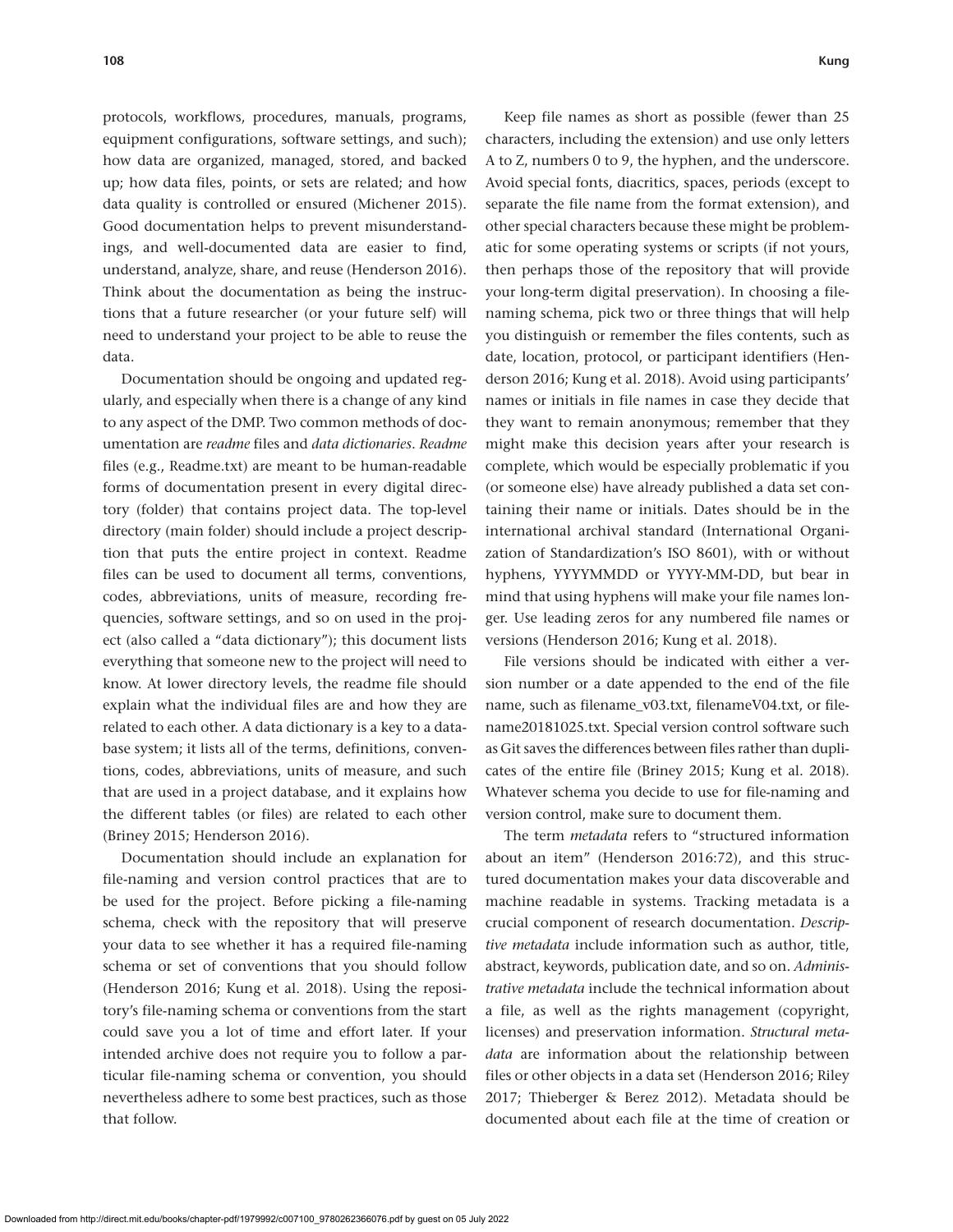as soon as possible afterward. The more comprehensive the metadata, the more useful the data (Michener 2015).

All research sponsors require you to name in your DMP the metadata schema that you will use. There are many different metadata schemas, including Dublin Core, Metadata Object Description Schema, Metadata Authority Description Schema, Schema.org, Web Ontology Language, Data Documentation Initiative, and Preservation Metadata: Implementation Strategies, to name just a few. The metadata that should be collected varies from (sub)discipline to (sub)discipline, so how do you decide on an appropriate metadata schema to use for your project? If you have identified the data repository that you plan to use, you should adopt the metadata schema that is used in that repository. Many humanities and social science repositories (including many language archives) use either Dublin Core or Metadata Object Description Schema, depending on the repository software, and some even use both. However, be aware that many general data repositories do not cater their metadata elements to any specific discipline; thus, it is a good idea to find out the types of metadata fields that are commonly used in your field or discipline and collect those to make your data useful for your discipline.

For research to be reproducible, researchers must be transparent about their methodology for data collection, handling, and analysis, as well as about the sources of their data (Berez-Kroeker et al. 2018). This requires thorough documentation of the methodology and tracking of the metadata, both of which are crucial to properly describe the nature of the data, as well as the context under which the data were generated. The DMP should include explanation of the processes by which documentation and metadata will be captured or created and

the standards that will be followed. If you are working with a team, assign documentation tasks to particular project members to increase the chances that the documentation is done consistently. Good documentation is crucial when/if project personnel change.

### **2.5 Data dissemination, preservation, and sharing**

Dissemination of research findings has traditionally included scholarly publications and conference presentations, but now scholars increasingly are expected to disseminate the research data on which their findings are based by means of data preservation, data sharing, and data publication. Original linguistic research data and data sets must be accessible for the research to be reproducible, and reproducibility is a necessary component of verification and accountability of published findings (Berez-Kroeker et al. 2018). Thus, more and more publishers, research funders, universities, and departments require research data to be shared through data archiving and/or publication. Furthermore, many government-sponsored funders maintain the position that if the research data were collected with public funds, then those data should be made available to the public whenever possible (Stebbins 2013; Horizon 2020 Programme 2017). Additional reasons for data preservation and sharing include the following. Archived data sets can be used for new research. Data sets from different sources can be used to create new data sets. Data sets of similar data from different time periods can be longitudinally compared for new research findings. Published or archived data sets can be considering for hiring, tenure, and promotion decisions. Published data sets can be used for public outreach and classroom teaching (kindergarten to twelfth grade and higher education).

After or as you read section 2.4, "Documentation and metadata," answer the following questions: 1. How will you document any relationships between digital files? Between digital files and analog data? 2. What file-naming schema will you use? 3. How will you control versions? 4. What metadata schema will you use? 5. How will you track your metadata? 6. Who will be responsible for maintaining documentation for the duration of the project?

**Figure 8.4** Questions: Documentation and metadata.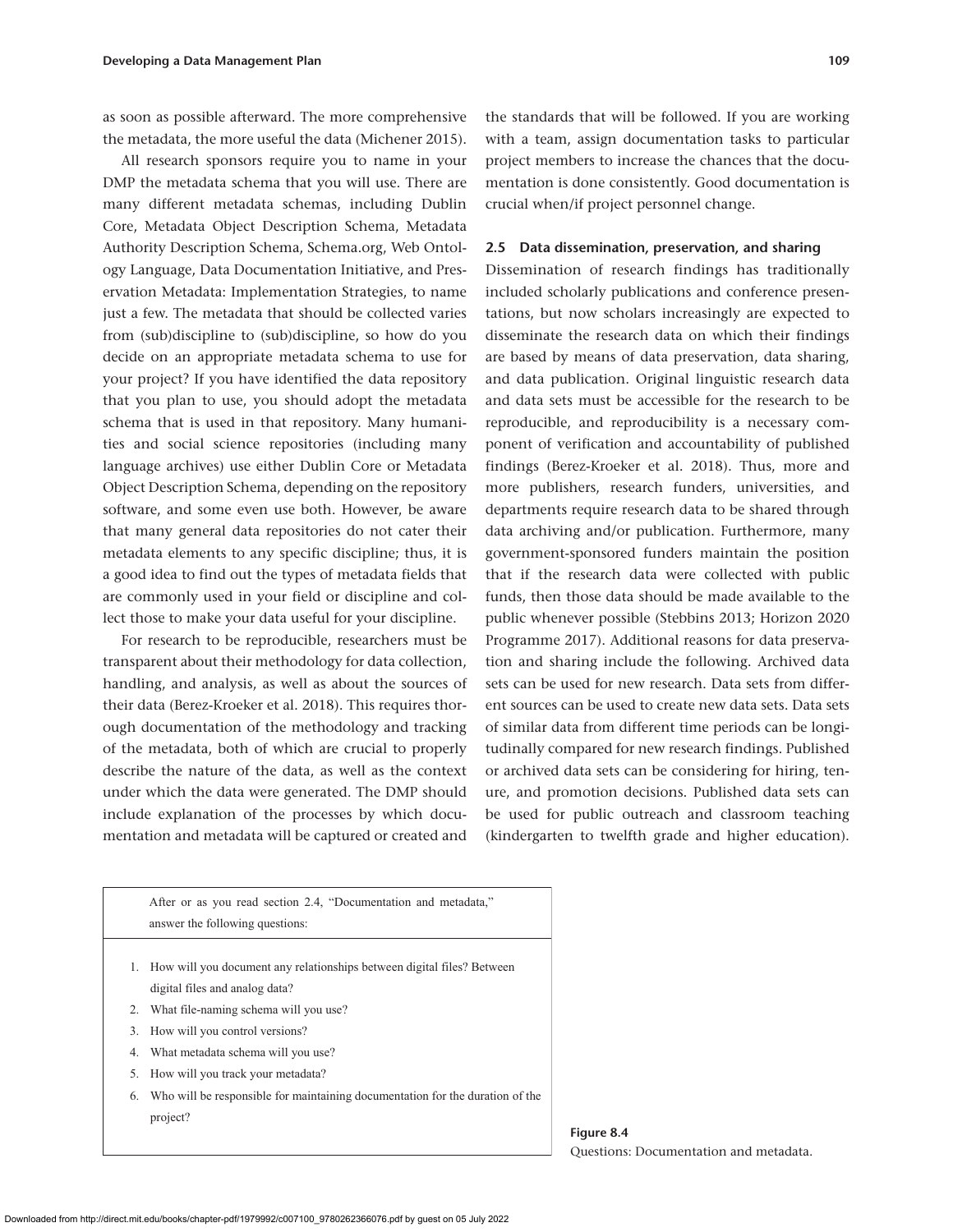Archived files are automatically migrated to new formats as technology changes, and individual researchers no longer have to be responsible for this cumbersome task (Henderson 2016; Kung et al. 2018).

While all research data must be stored for the duration of the project, only a subset of the data should be preserved (Henderson 2016; Kung et al. 2018). Most researchers do not realize that there is a difference between *storing* data and *preserving* data. *Data storage* refers to the location where you keep your files, for example, cloud storage, IT-managed storage, or a hard drive, so that you or your team can access them. *Data preservation* goes beyond simply *storing* data to include management and production of all of the activities that must be done to digital files and their metadata to ensure that they can be accessed into the future as software and hardware change (Beagrie & Jones 2008). When you put your data files in cloud storage you are simply storing them; when you deposit data files into a digital repository, you are entrusting them to an organization that is committed to digitally preserving them for an agreed duration of time. Once data files are preserved in a digital repository, they are considered published, and they are both discoverable and accessible online for reuse (provided you have not placed embargoes or other restrictions on them).

However, not all data should be preserved (in their original state). Some data must be deleted or destroyed at the end of a research project if required by the IRB or REB protocol; some data sets that include private or confidential information might need to be anonymized or deidentified; and some data types might need to be restricted or embargoed in some way (Briney 2015; Henderson 2016; Kung et al. 2018). The DMP should include a detailed description of the future of the data to be generated by the project and an explanation of how, when, and where the data will be archived and made available for reuse (i.e., shared). Researchers should explain any modifications to the data that will be needed before they can be submitted to the repository, including anonymization or format conversion. Data should be as open as possible, but as closed as necessary (Horizon 2020 Programme 2017), so you should discuss any access and reuse limitations that will be placed on archived data.

Your choice of data repository might be influenced by the funding source, the publication journal, your home institution, or your discipline. If you need help finding

a data repository for your data, consult one or all of the following lists: the Registry of Research Data Repositories [\(https://www.re3data.org/\)](https://www.re3data.org/), the Digital Endangered Languages and Musics Archives Network [\(http://www](http://www.delaman.org/) [.delaman.org/\)](http://www.delaman.org/), or the Open Access Directory's Data Repositories list [\(http://oad.simmons.edu/oadwiki/Data\\_](http://oad.simmons.edu/oadwiki/Data_repositories) [repositories](http://oad.simmons.edu/oadwiki/Data_repositories)). Software should be deposited in a software repository like GitHub [\(https://github.com/\)](https://github.com/) or GitLab [\(https://about.gitlab.com/\)](https://about.gitlab.com/). For more tips on how to find an appropriate repository, see Andreassen (chapter 7, this volume).

Before you name a digital repository in your DMP, you should first contact that repository to make sure that it is able to accept your data. You should also familiarize yourself with its policies regarding metadata schema, file format types, file size limits, deposit or collection limits, file names, data delivery procedures, access policies, deposit schedules, fees,<sup>18</sup> and restrictions or embargoes.<sup>19</sup> If you know that you have data that must be restricted or embargoed, search for a repository that allows restricted data sets. If you plan to restrict data indefinitely or control access to the data, you should have an *inheritance plan* in place for what will happen to those data when you are no longer available to control them; this is essentially a will for the data because archived data will likely outlive the data collector (Kung et al. 2018).

Many repositories set limits on the amount of data they will accept from a given researcher or a particular project, so you might have to carefully select the most important data from your project to archive. Moreover, most data repositories and archives require data depositors to curate their own files into organized collections of data sets, so you should include this work in your time line (see section 2.6). It can be challenging to decide exactly which data should go into the repository, and data curation is time-consuming and tedious work that, if left until the end of the project, can prove difficult and overwhelming (Kung et al. 2018). Many researchers who leave their data selection and curation until the very end of their projects fail to budget sufficient time, resulting in poorly organized data sets and collections, insufficient metadata or documentation, missed deadlines for final project reports, and sometimes even rejected final reports. Data curation that is done on a regular basis results in well-organized, well-described, and well-documented data collections that can be easily discovered, accessed, and reused. For instructions on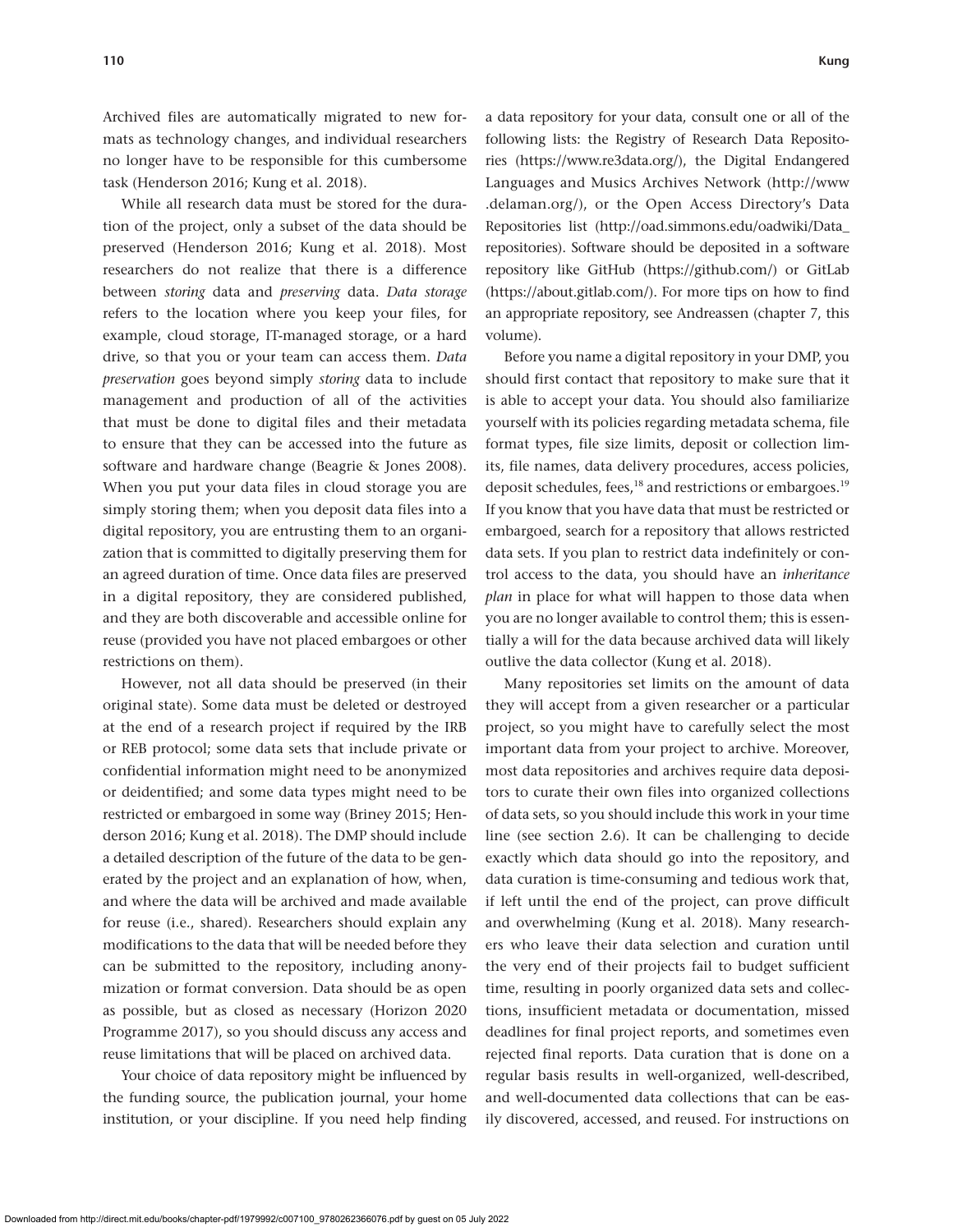how to appraise, select, and prepare your own data for deposit in a digital repository, see Andreassen (chapter 7, this volume). For information on how to prepare language documentation data for archiving in a language archive, see Kung et al. (2018); although this work is intended as a resource for language documentation collections, much of the content is applicable for all types of linguistic data. Williams, Bagwell, and Nahm Zozus (2017) suggest that the DMP should be archived along with the data that resulted from the research project given that it is an important and comprehensive part of the documentation of the project.

Files submitted to archives or repositories for longterm preservation should be in lossless, standard, open (non-proprietary) formats. Many repositories limit the format types that they will accept to make the work of digital preservation more sustainable. While some repositories will allow you to upload any file format you want (including proprietary formats), this does *not* mean that the repository is promising to migrate that file format as technology and formats change; read the policy pages carefully, ask questions, and then plan to deposit only standard, open formats. Never put encrypted files into a repository because they cannot be migrated to new formats; and use standard character encoding such as eight or sixteen-bit Unicode transformation format (check with the repository to see what they support).

You must explain in your DMP how you will license your research data when you archive them. Licensing determines how data files can be shared and reused, and there are several different licensing systems, including traditional copyright (all rights reserved), Creative Commons licenses.<sup>20</sup> Open Data Commons licenses.<sup>21</sup> Local Contexts' Traditional Knowledge licenses,<sup>22</sup> and GNU licenses.<sup>23</sup> Before you pick a type of license to use, determine which licenses are used by the repository where you plan to deposit the research data and make sure that you understand the differences between the different licenses and their uses. If you used existing data from some other source in your project, it is likely already licensed; discuss with the repository manager what you should do with those data, then document that discussion and your decision in your DMP.

If you collected data of any kind in a community (Indigenous or not) that does not have access to your chosen data repository (e.g., access is restricted to the affiliates of the university where the repository is located) or to the Internet in general, establish a plan in your DMP for returning a copy of the research data to the community in a form that will be useful for the community members (Kung 2021). Moreover, if any of the data contains Traditional Knowledge that needs to be restricted for cultural heritage reasons, explain these reasons in your DMP, verify that your chosen archive will accept these materials,

|    | After or as you read section 2.5, "Data dissemination, preservation,               |
|----|------------------------------------------------------------------------------------|
|    | and sharing," answer the following questions:                                      |
|    |                                                                                    |
| 1. | How will you disseminate and share data from your project?                         |
| 2. | What portion of the data must be archived?                                         |
| 3. | Will a portion of the data have to be deleted or destroyed?                        |
| 4. | Will a portion of the data need to be anonymized or deidentified?                  |
| 5. | Where will the data (or code) be archived?                                         |
|    | Name the digital repository where you plan to archive your data.<br>a.             |
|    | Who has access to this digital repository?<br>b.                                   |
| 6. | What are the potential costs associated with the archiving and long-term           |
|    | preservation of your data?                                                         |
| 7. | Will a portion of the data need to be embargoed or restricted?                     |
| 8. | How will you license the data for reuse?                                           |
| 9. | If relevant, how will the data be shared with or repatriated to the speech         |
|    | community?                                                                         |
|    | 10. What, if any, special protocols or rules (Indigenous or Traditional Knowledge) |
|    | will apply to the data?                                                            |
|    | How will those protocols be implemented in the chosen archive?<br>a.               |
|    |                                                                                    |

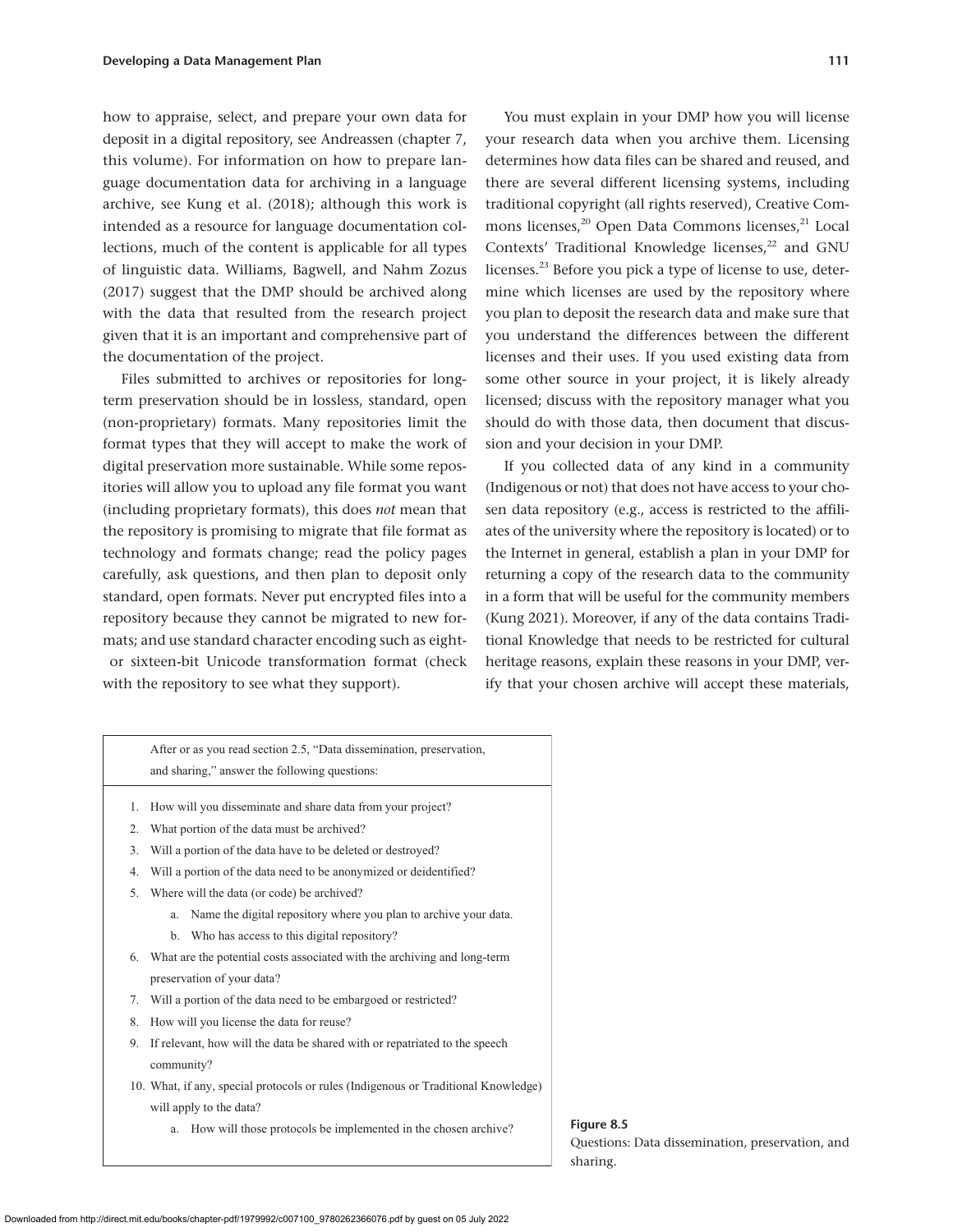and establish a plan—both with the Indigenous Community and the repository—for who may access the data and how. If the Indigenous Community has its own protocols or rules of access for particular types of data, note these protocols in your DMP, and determine whether your chosen archive has a way to enforce the community's protocols. There is always the possibility that the data might have to be controlled by a gatekeeper (you or a community member) who is familiar with the protocols and can enforce them. Discuss the possibilities, including an inheritance plan, with the repository and the community before you deposit the data.

### **2.6 Time line and responsibilities**

Every DMP must include a time line for its implementation from start to finish. When writing your DMP, you must explain who is to be responsible for implementing the DMP and for ensuring it is followed, reviewed, and revised according to the time line (even if that person is you). Name every person, department, or organization that will be responsible for carrying out some aspect of your data management; what they/it will be responsible for doing (e.g., data collection, data entry, transcription, translation, annotation, coding, quality assurance or control, metadata creation and documentation, lab or methodology documentation, storage, backup or snapshots, systems administration, data curation, repository submission); and when they will do it. Consider what level of expertise is needed for each role and assign the role appropriately. Be explicit about any resources (including hardware, software, technology, skills, and such) that will be required to carry out the assigned tasks.

The time line should indicate when data will be collected and analyzed, as well as when data will be submitted to the repository, when the repository will process and ingest the data, when the data will be available

for public access, and when any access embargos will expire. Be aware that while many of the tasks detailed in your DMP will be in your control to schedule and carry out, this is not necessarily the case when it comes to archiving your data. Be sure to consult the repository that you plan to use to establish a time line for deposits and archiving that will work for you both; this will ensure that the repository will be expecting your data according to your prearranged time line. While you might hope to be able to deposit all of the research data during the last funded month of your project, that most likely will not be possible for the repository. Keep in mind that many university-based repositories have very few full-time, non-student staff, so there might not be sufficient technical staff available to help you with your deposit during the summer and winter breaks.

### **3 Revising and adapting a DMP**

Once the DMP is written, it provides a guide to or road map for the steps that will be followed while carrying out the research. Miksa et al. (2019) describe DMPs as "living documents" and go on to explain that "the amount and granularity of information contained within them evolves over time—from high-level estimates and expectations down to precise descriptions of actions that have actually been taken" (10). Thus, the DMP should be revised any time a change of any sort is made to the project, including the type or amount of data to be collected or the protocols for how the data are collected, analyzed, stored, preserved, and so on. As the DMP is revised, check whether any costs (e.g., storage, archiving) need to be adjusted accordingly. Document the changes to your DMP using version control and noting all changes that were made, who made them, and when (Miksa et al. 2019).

- After or as you read section 2.6, "Time line and responsibilities," answer the following questions:
- 1. Who will be responsible for implementing and overseeing the DMP?
- 2. What is your time line for this project (from data generation to final archiving and dissemination)?
	- a. When will each major task take place on this time line?
	- b. Who will be in charge of implementing the tasks according to this time line?

**Figure 8.6** Questions: Time line and responsibilities.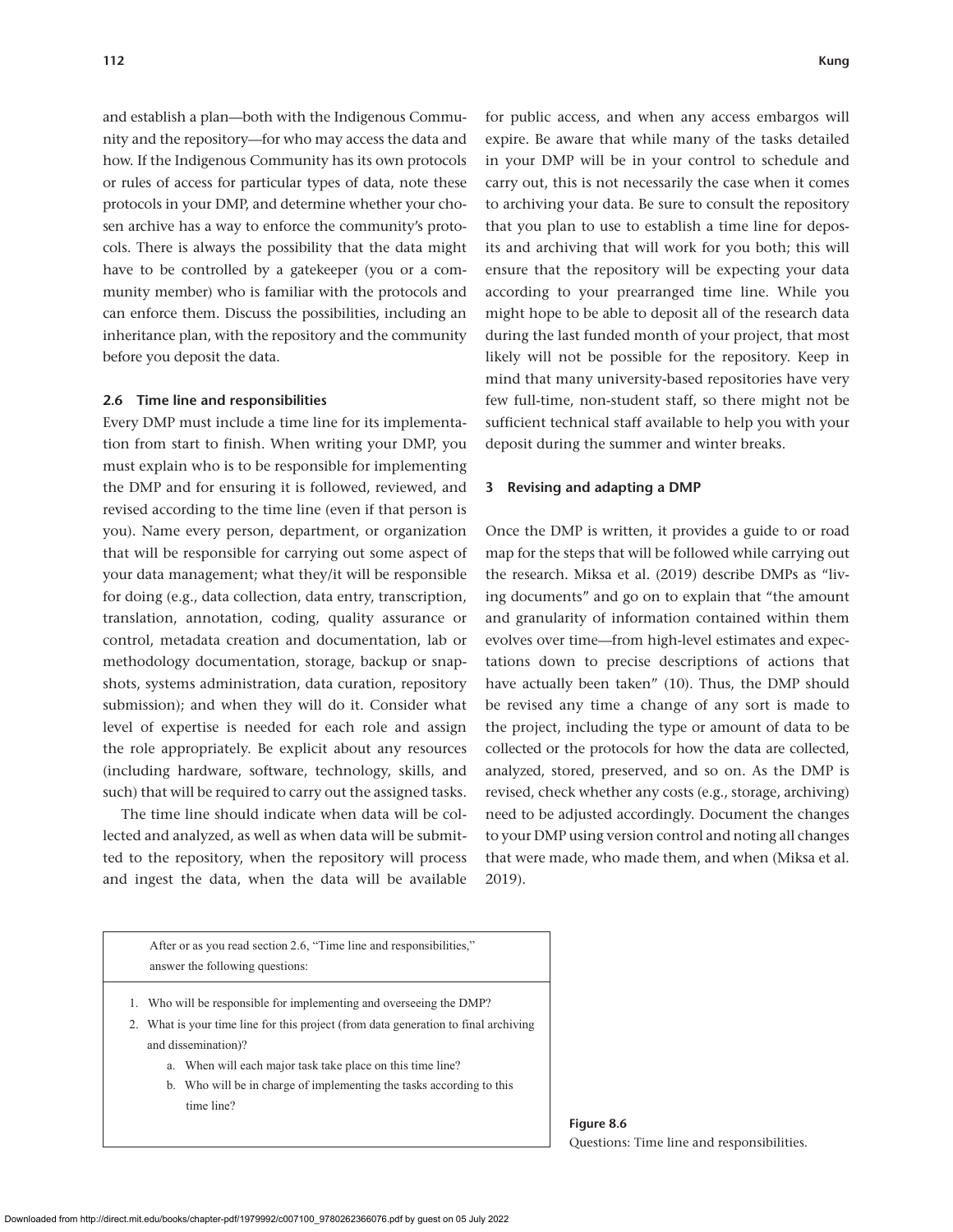Once you have written your comprehensive DMP that covers every aspect of data management relevant to your project and circumstances, you can then edit it to address (only) the specific requirements of particular funders. Williams, Bagwell, and Nahm Zozus (2017) examined DMP requirements of different funders and identified 43 different required DMP topics; however, they found very little overlap in these required topics between funders. While the DMP requirements of many funders focus almost entirely on postcollection or postpublication data management, some funders also require that the DMP cover data management during the data collection and analysis phases of research as well. While there are online tools designed to aid researchers in writing a DMP, in particular the  $DMPTool<sup>24</sup>$  and DPMonline, $^{25}$  these tools have different DMP templates for different funders. Thus, there is no single template for a DMP that can satisfy the requirements and simultaneously meet the page limits of every possible funding agency. Moreover, Williams, Bagwell, and Nahm Zozus found that most funders that require a DMP put more emphasis on sharing data sets on which publications are based, and less emphasis on research activities and resources that actually "impact data quality, provide traceability or support reproducibility" (130).

Some funders now require researchers to submit both human-readable and machine-actionable DMPs (maD-MPs: see Miksa et al. 2019: NSF 2019).<sup>26</sup> Online tools such as the DMPTool and  $eZDMP^{27}$  can be used to create maDMPs once the researcher has all the necessary information to plug into the template. A comprehensive DMP can easily be used for this purpose, as well.

### **4 Summary**

By now you should have a better understanding of the importance of a comprehensive DMP for your own RDM. It is true that, at the outset of a research project, it is simply not possible to know the exact details of all the possible variables, such as the amount of data that will be generated, all of the possible files types that will be created, all of the software that will be used, or the exact number of collaborators who might contribute to the project. Nevertheless, you need to make a rough plan that estimates these details to help you think through your project and plan your budget. As your project evolves, you should update and revise your

DMP to reflect the changes, and as you revise the DMP, make sure to version it according to your plan for versioning the rest of your data. Your goal should be to write a comprehensive—but flexible—DMP that will aid you in planning your research project from start to finish and that can be easily modified for submission to research sponsors, publishers, and repositories. "When conceptualized and operationalized as comprehensive documentation of the data lifecycle for a study, a data management plan is a powerful tool and an integral component of the data management quality system" (Williams, Bagwell, & Nahm Zozus 2017:135).

If you still need guidance in drafting your DMP, your first stop should be your institution's data (management) services department or unit, which is usually affiliated with the university library. If your institution does not provide data management services or you are not affiliated with a university, consult some of the resources that are included in the references such as Berez-Kroeker, Collister, & Kung (2017), Digital Curation Centre (2013), Inter-university Consortium for Political and Social Research (2012), Kung et al. (2018), and Penn State (2019). Finally, sample DMPs can be found in Kung (2019), a data set containing supplementary materials that accompany this chapter. If you use the samples as templates for your own DMP, make sure that you customize the information so that it is relevant to your research project.

Even though writing a comprehensive DMP seems like a lot of work at or prior to the outset of a project, a well-organized plan for data management will pay off in the long run. Burnette, Williams, and Imker (2016) worked with a team of researchers at the University of Illinois to write and implement a DMP. At the end of the project, the principal investigators reported reductions in lost data and time, as well as stress and anxiety levels. Burnette et al. quote an unidentified principal investigator as saying, "It's not good science unless the data is managed well since 'you are only as good as your data'" (8). All investigators involved agreed that though creating and initially implementing the DMP took a lot of work at the outset, having a plan to follow saved them a great deal of time and effort and gave them peace of mind as the project advanced. Thus, writing a DMP is well worth the effort. Not only will you save yourself time and energy later, but you will produce orderly data that is suitable for analyzing, archiving, sharing, and reusing.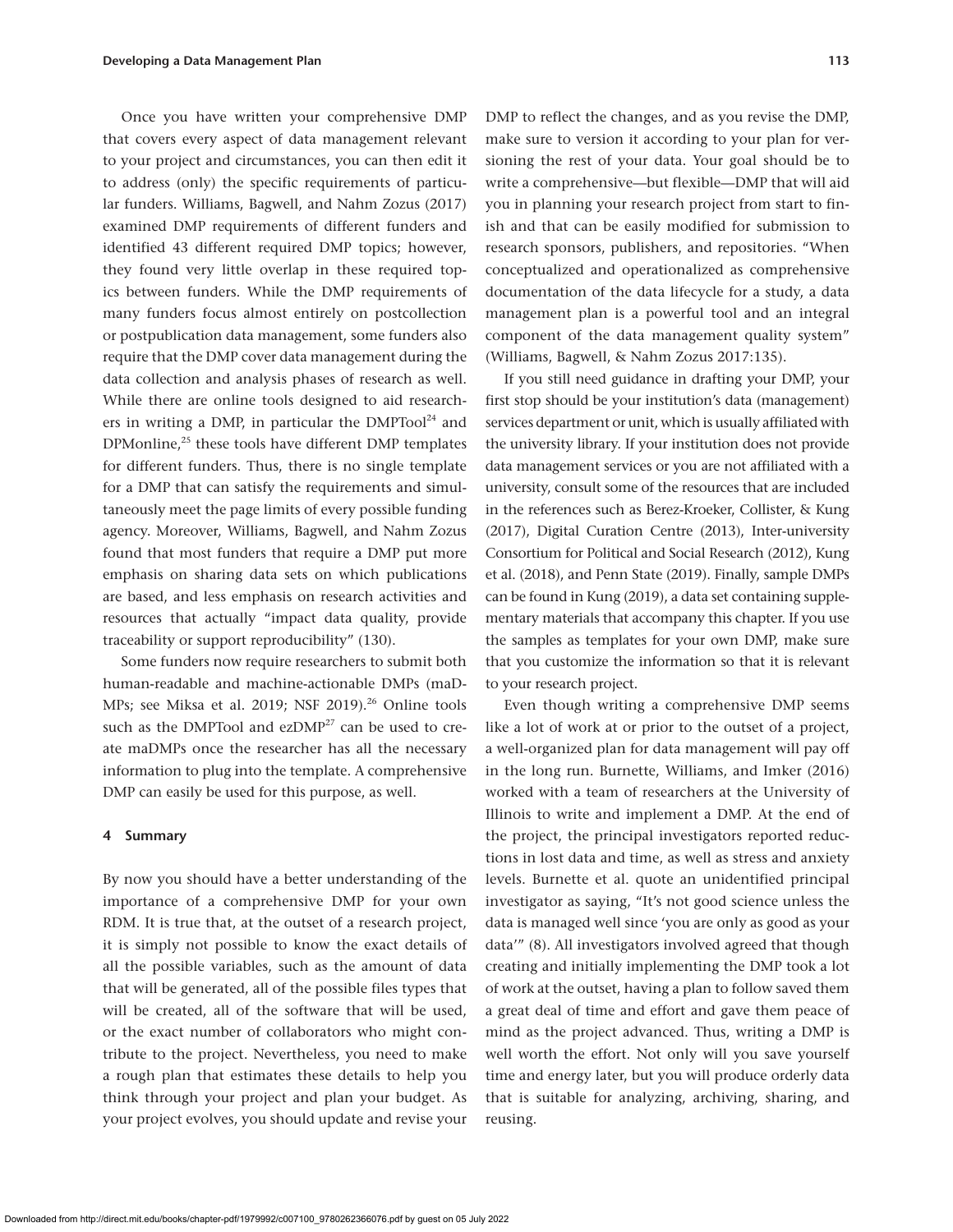#### **Notes**

1. This chapter is based on Berez-Kroeker, Collister, and Kung (2017). I would like to acknowledge my two coauthors of that work, Andrea Berez-Kroeker and Lauren Collister, and thank them for trusting me to write this chapter on my own. Any mistakes in this current work are entirely my own. This material is based on work supported by the National Science Foundation under grant numbers SMA-1447886 and BCS-1653380.

2. See Mattern, chapter 5, this volume.

3. Note that these services might change from one year to the next; the services that were available for your last research project might have changed.

4. The DMPTool [\(https://dmptool.org/](https://dmptool.org/)) is free for anyone regardless of university affiliation; see the "Quick Start Guide" at [https://dmptool.org/help.](https://dmptool.org/help)

5. Two popular tools at the time of writing include the Open Science Framework (OSF,<https://osf.io/>) and AirTable [\(https://](https://airtable.com/) [airtable.com/](https://airtable.com/)).

6. *Intellectual property* (IP) is a term that covers copyright, patents, trademarks, and trade secrets. The two types of IP that are the most relevant to research data are copyrights and patents (see Collister, chapter 9, this volume, and Alperin et al., chapter 13, this volume).

7. [https://wipolex.wipo.int/en/main/legislation.](https://wipolex.wipo.int/en/main/legislation)

8. This is especially important if you expect any patents to result from your research project. See Alperin et al. (chapter 13, this volume) for some discussion of patents resulting from research.

9. See Collister (chapter 9, this volume) for more information about these terms.

10. See Berez-Kroeker et al. (2018) for a discussion for the need for attribution in linguistics.

11. However, note that if the cloud storage syncs to a folder on your hard drive (like Dropbox and Box can do), this counts as only one copy because if you delete a file in one place, it is also deleted from the other (Briney 2015).

12. LOCKSS is an open-source solution for peer-to-peer (distributed) digital preservation and integrity assurance that was founded at Stanford Library [\(https://www.lockss.org/](https://www.lockss.org/)).

13. IT-managed storage is a storage environment that is managed by a service provider. Most universities or institutions have some sort of storage that is managed by their IT department.

14. There are several online training programs for research ethics and compliance with both national and international foci; the CITI Program (Collaborative Institutional Training Initiative; <https://about.citiprogram.org/en/homepage/>) is one that is frequently used by organizations and individuals in the United States. Whatever training program you use, make sure

to include the costs associated with research ethics training in your project budget.

15. [https://www.hhs.gov/hipaa/for-professionals/security/laws](https://www.hhs.gov/hipaa/for-professionals/security/laws-regulations/index.html) [-regulations/index.html.](https://www.hhs.gov/hipaa/for-professionals/security/laws-regulations/index.html)

16. [https://gdpr.eu/.](https://gdpr.eu/)

17. [http://www.planalto.gov.br/ccivil\\_03/\\_Ato2015-2018](http://www.planalto.gov.br/ccivil_03/_Ato2015-2018/2018/Lei/L13709.htm) [/2018/Lei/L13709.htm](http://www.planalto.gov.br/ccivil_03/_Ato2015-2018/2018/Lei/L13709.htm).

18. Long-term digital preservation can be very expensive, so many repositories charge fees. Plan your budget accordingly.

19. An *embargo* is a restriction that is applied for a limited time, for example, five years to finish a degree, two years while research results are published, and so on.

20. Creative Commons licenses [\(https://creativecommons.org](https://creativecommons.org/) [/](https://creativecommons.org/)) are widely used in the humanities and social sciences and by institutional data repositories.

21. Open Data Commons licenses ([https://opendatacommons](https://opendatacommons.org/) [.org/](https://opendatacommons.org/)) are frequently used for databases and code.

22. Traditional Knowledge licenses [\(http://localcontexts.org](http://localcontexts.org/tk-licenses/) [/tk-licenses/\)](http://localcontexts.org/tk-licenses/) are intended to be used by Indigenous Peoples to protect and share their Traditional Knowledge.

23. GNU licenses [\(https://www.gnu.org/licenses/](https://www.gnu.org/licenses/)) are for licensing software.

24. For the DMPTool, see note 4.

25. As of February 2018, the US-based DMPTool and the UKbased DMPonline have merged into a single tool (see DMPTool 2018); however the DMPonline tool is still available at [https://](https://dmponline.dcc.ac.uk/) [dmponline.dcc.ac.uk/.](https://dmponline.dcc.ac.uk/)

26. Thus far the requirement for maDMPs is limited to certain STEM programs and has not spread to linguistics programs. It will likely take time for all disciplines to catch up to STEM, but it is inevitable that maDMPs will soon become the norm.

27. The ezDMP [\(https://ezdmp.org/index](https://ezdmp.org/index)) tool creates maDMPs specifically for National Science Foundation grants; the user must log in with either a Google or an ORCID (Open Researcher and Contributor ID;<https://orcid.org/>) account.

### **References**

Beagrie, Neil, and Maggie Jones. 2008. *Preservation Management of Digital Materials: The Handbook*. Glasgow: Digital Preservation Coalition (DPC). [https://www.dpconline.org/docs/digital](https://www.dpconline.org/docs/digital-preservation-handbook/299-digital-preservation-handbook/file) [-preservation-handbook/299-digital-preservation-handbook](https://www.dpconline.org/docs/digital-preservation-handbook/299-digital-preservation-handbook/file) [/file.](https://www.dpconline.org/docs/digital-preservation-handbook/299-digital-preservation-handbook/file)

Berez-Kroeker, Andrea, Lauren Collister, and Susan Smythe Kung. 2017. Workshop on data management plans for linguistic research. LSA Summer Institute, University of Kentucky, July 29–30, 2017. *Archive of the Indigenous Languages of Latin*